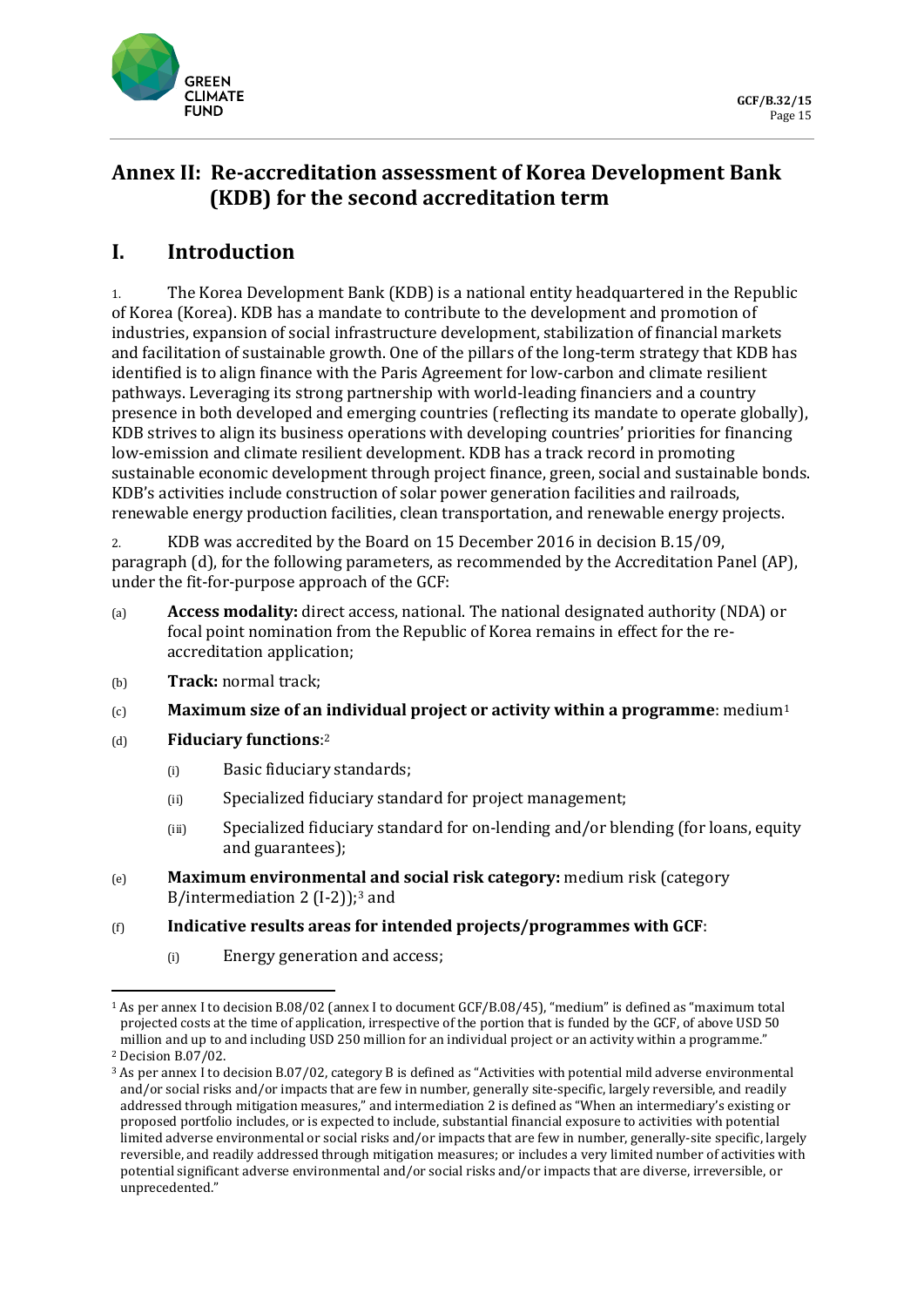

- (ii) Transport;
- (iii) Buildings, cities, industries and appliances;
- (iv) Infrastructure and built environment;
- (v) Ecosystems and ecosystem services; and
- (vi) Public, private and cross-cutting types of projects/programmes.

3. KDB signed its accreditation master agreement (AMA) with GCF on 6 April 2017, which became effective on 8 May 2017. With the AMA coming into effect, the AE's first accreditation term is from 8 May 2017 to 7 May 2022. The AE submitted its application for re-accreditation to GCF via the digital accreditation platform on 15 October 2021. Accreditation fees were not applicable since the AE is seeking re-accreditation for the same accreditation scope that it was previously accredited for; thus, the stage I institutional assessment and completeness check commenced upon submission of the re-accreditation application. Stage I was completed on 7 February 2022 and the applicant was progressed to the stage II (step 1) accreditation review by the AP, which has been concluded with the publication of this assessment.

4. The AE has applied for the same accreditation scope that it was previously accredited for, while updating the indicative result areas for projects/programmes it intends to submit to GCF, to the following:

### (a) **Indicative results areas for intended projects/programmes with GCF:**

- (i) Energy generation and access;
- (ii) Transport;
- (iii) Buildings, cities, industries and appliances;
- (iv) Forests and land use;
- (v) Health and well-being, and food and water security;
- (vi) Infrastructure and built environment;
- (vii) Ecosystems and ecosystem services; and
- (viii) Public, private and cross-cutting types of projects/programmes.

# **II. Stage I institutional assessment and completeness check**

5. The AE applied for accreditation and was assessed by the Secretariat during stage I under the normal track re-accreditation process in accordance with GCF policies and standards to the extent applicable to accreditation below:

- (a) "Updated Strategic Plan for the Green Climate Fund: 2020–2023" (decision B.27/06);
- (b) "Matters related to the accreditation framework" regarding the re-accreditation process (decisions B.24/13 and B.26/01);
- (c) "Guiding Framework and Procedures for Accrediting National, Regional and International Implementing Entities and Intermediaries, Including the Fund's Fiduciary Principles and Standards and Environmental and Social Safeguards" (decision B.07/02);
- (d) "Guidelines for the Operationalization of the Fit-for-purpose Accreditation Approach" (decision B.08/02);
- (e) "Policy on Prohibited Practices" (decision B.22/19);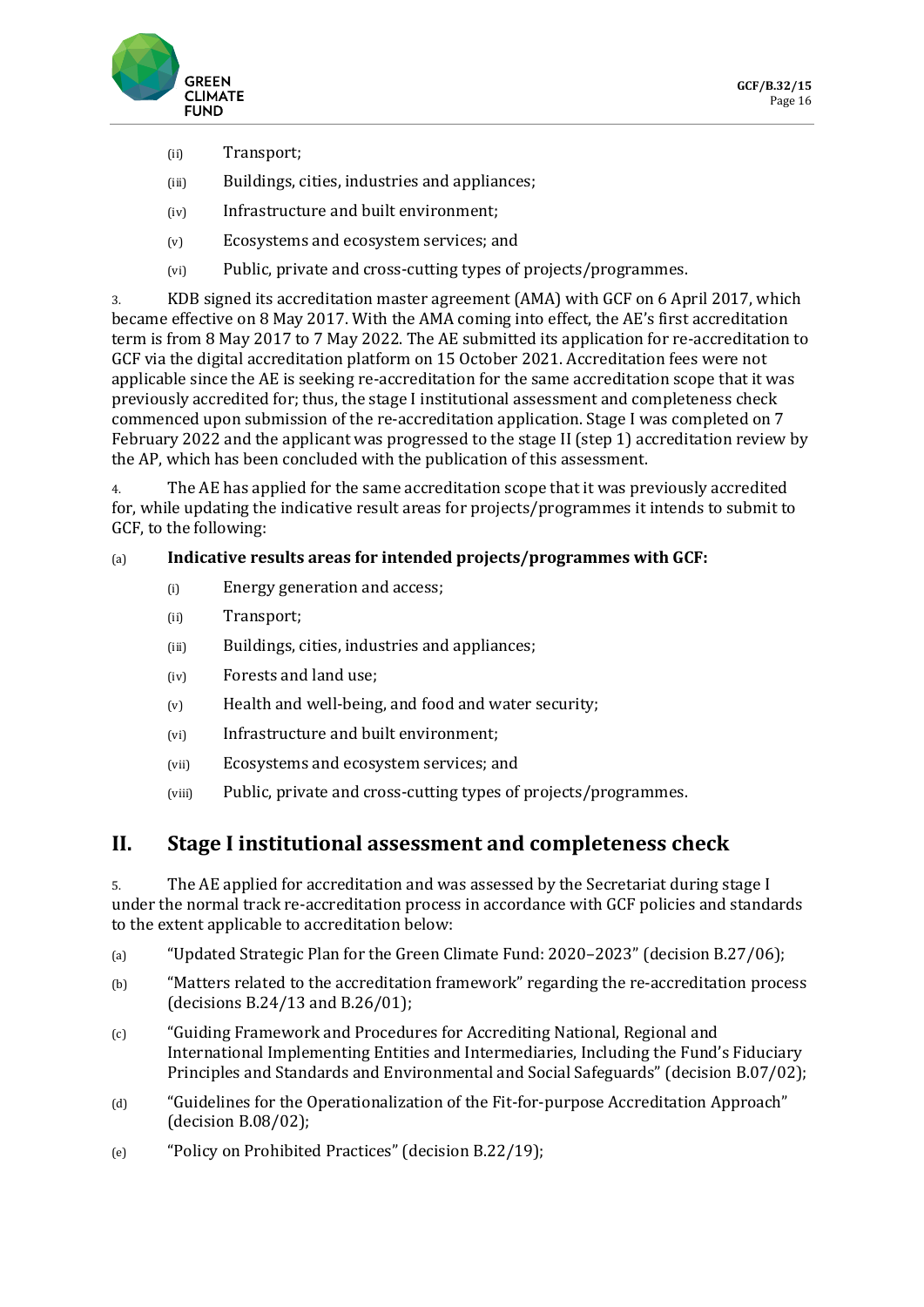

- (f) "Anti-Money Laundering and Countering the Financing of Terrorism Policy" (AML/CFT Policy) (decision B.18/10);
- (g) "Policy on the Protection of Whistleblowers and Witnesses" (decision B.BM-2018/21);
- (h) "Revised Environmental and Social Policy" (decision B.BM-2021/18);
- (i) "Comprehensive Information Disclosure Policy of the Fund" (decision B.12/35) regarding the disclosure of environmental and social (E&S) information; and
- (j) "Updated Gender Policy and Gender Action Plan 2020–2023" (decision B.24/12).

# 2.1 Legal status, registration, permits and licences

6. The AE provided documents on its establishment and licences to operate, where relevant, as a part of the application. The AE confirmed that there had been no change in its legal status or licences to operate since the original accreditation application.

7. As indicated in paragraph 3 above, the AE and GCF entered into the AMA for the AE's first accreditation term from 8 May 2017 (date of AMA effectiveness) to 7 May 2022. With the deadline for the AE to submit its re-accreditation application and a change in Board meeting dates, the accreditation term will expire after this assessment and recommendation is presented to the Board for consideration, and the consideration by the Board during its thirty-second meeting. As the AE has sought re-accreditation prior to the end of its first accreditation term, it shall remain designated as an AE during the period between its first and, if re-accredited and having a signed and effective amended and restated AMA, second accreditation terms.

8. Once re-accredited, the AE's AMA would need to be amended and restated to account for the re-accreditation decision and any conditions of re-accreditation based on the AP's assessment of the AE against the GCF standards and policies listed in paragraph 22 below, as well as to reflect the GCF policies and standards adopted by the Board that have become effective since the agreement between GCF and the AE of the AMA for its first accreditation term.

9. The AE confirmed at the time of publication of this recommendation that it is willing to engage with GCF on amending and restating the AMA to account for new GCF policies that have become effective after the agreement between GCF and the AE of the AMA for the first accreditation term and that it will provide the necessary resources to review the draft amended and restated AMA.

2.2 Accredited entity performance in contributing to GCF programming results

### **2.2.1. Approved GCF projects under implementation and national designated authority participatory monitoring**

10. KDB does not currently have a portfolio of approved projects with GCF.

### **2.2.2. Officially submitted entity work programme, concept notes, funding proposals and Project Preparation Facility requests**

11. **Entity work programme**: KDB, being accredited via the direct access entity modality, plays a unique role as a national development institution with a mandate from the national government to operate internationally. KDB's business model does not foresee implementation of GCF projects/programmes within its country of nomination and therefore is not reflected in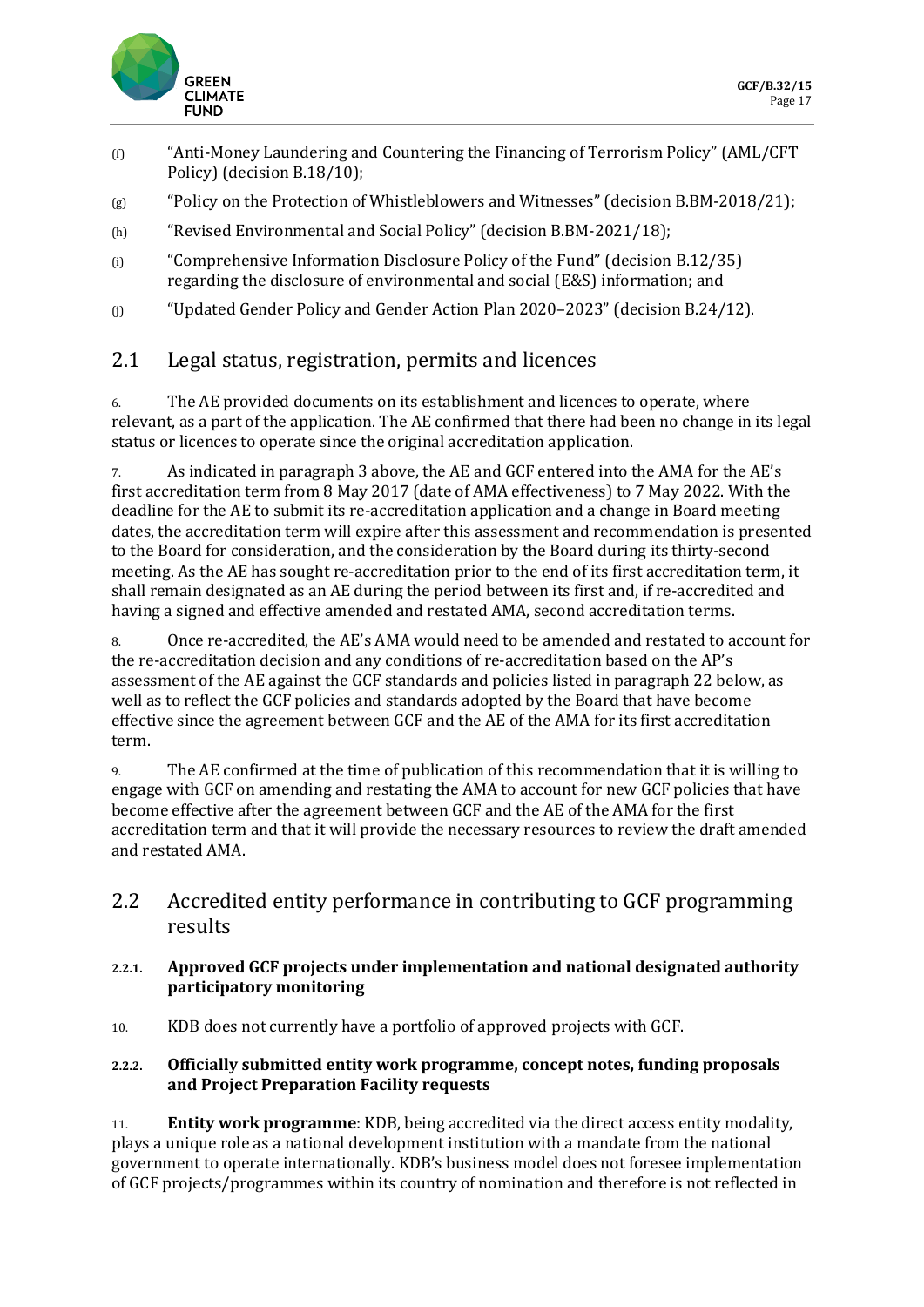

the country's national programming process with GCF. KDB programming with GCF targets countries in the regions that are recipients of development support from the Republic of Korea and therefore strives to align with relevant national and regional priorities. KDB submitted a draft entity work programme on 30 July 2021 with one indicative project in the pipeline for GCF-1; this project, the "Cambodian Climate Financing Facility" (formerly "Green Financing Institution in Cambodia"). aims to provide the required green financing to catalyse development of a green economy in Cambodia. The draft entity work plan is yet to be finalized and hence has not yet been presented to the Secretariat's Climate Investment Committee.

12. **Concept notes/funding proposals:** KDB has three concept notes in the pipeline, with a total amount of USD 308 million in GCF funding. The first concept note is for a programme "Supporting Innovative Mechanisms for Industrial Energy Efficiency Financing in Indonesia with Lessons for Replication in other ASEAN Member States" (USD 135 million in GCF funding) which may be presented for Board consideration at B.34, subject to the AE's re-accreditation and signature of an amended and restated AMA for a second accreditation term beforehand. This programme aims to support increasing access to finance and the uptake of energy efficiency in the energy-intensive industrial sector across the ASEAN Member States; initiating pilot climate actions in Indonesia and subsequently its neighbours throughout South-East Asia; and is aligned with the country national climate priorities.

13. The second concept note is on the "Collaborative R&DB [Research and Development Business] Programme for Promoting the Innovation of Climate Technopreneurship" programme (USD 113 million in GCF funding) which may be presented for Board consideration at B.34, subject to the AE's re-accreditation and signature of an amended and restated AMA for a second accreditation term beforehand. This programme aims to promote innovative technology solutions and empower local ecosystems for climate technopreneurship through a R&DB platform and USD 200 million investment fund. The Project Preparation Facility (PPF) support approval for this concept note was announced at COP26 to demonstrate the joint efforts of GCF and KDB in climate innovation and technology. The PPF support was provided to prepare the feasibility studies as well as the environmental, social and gender studies and management and action plans. The preparatory studies have been conducted on two tracks at both national and regional level under KDB supervision.

14. The third concept note, received on 13 January 2022, is for the "Cambodian Climate Financing Facility" programme (USD 60 million in GCF funding), a dedicated national climate finance vehicle to contribute to Cambodia's low-emission and climate resilient pathways. It is specifically designed to leverage much needed public and private sector funding to accelerate Cambodia's NDC implementation and post COVID-19 pandemic green economic recovery. Although not directly featured in the Cambodia country programme with GCF that was prepared in 2020, the concept note is in line with national climate priorities identified by the above country programme.

### **2.2.3. Risk flags incurred by the projects, accredited entity or country during the previous accreditation term**

15. Specifically with regard to integrity risk related to the GCF AML/CFT Policy and Policy on Prohibited Practices, the Secretariat is not aware of any relevant risk flags during the current accreditation term. Furthermore, the Secretariat also consulted with the Independent Integrity Unit regarding knowledge of any integrity risks.

# 2.3 Accredited entity-level reporting on continuing to meet GCF accreditation standards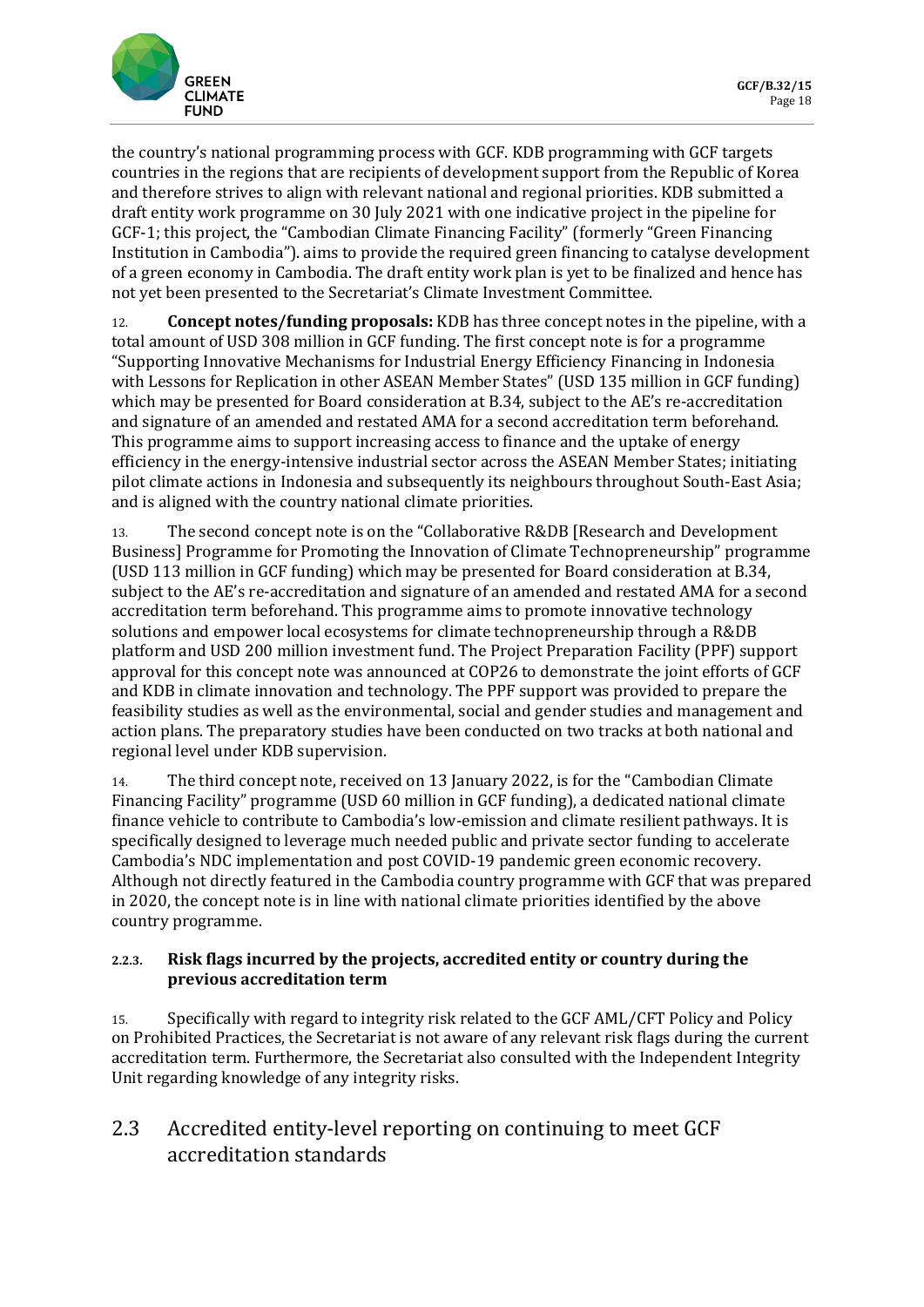

16. In line with the AMA clause  $15.02(c)(i)$  and  $5.03(b)(iv)$ , KDB has submitted the required AE-level reports throughout its 5-year accreditation term within the deadlines stipulated in the AMA. These include annual self-assessments for calendar years 2017 and 2018 followed by a midterm accreditation review that included the self-assessment for calendar year 2019, and another self-assessment for calendar year 2020. KDB's re-accreditation application includes the self-assessment for calendar year 2021.

17. In the annual self-assessments, KDB did not report any changes in the areas related to fiduciary standards and gender requirements against which KDB was assessed for its original accreditation except for a change in its organizational structure in 2020 that was reported as having led to positive outcomes in its capabilities to identify and manage environmental and social (ES) risks.

18. As detailed in document GCF/B.27/03/Add.02, the AP and Secretariat reviewed the midterm review report covering calendar year 2019 and found that the AE continued to meet the relevant GCF accreditation standards and obligations as an AE per its AMA with GCF in the context of its accreditation scope.

# 2.4 Overall portfolio of activities of the accredited entity beyond those funded by GCF

19. As per the Updated Strategic Plan (USP) for the GCF: 2020–2023,<sup>[4](#page-4-0)</sup> the re-accreditation process, $5$  and the monitoring and accountability framework, $6$  the Secretariat and the AP are requested to provide an assessment of the extent to which the overall portfolio of activities of the AE beyond those funded by GCF has evolved during the accreditation period, in order to advance the goal of GCF to promote the paradigm shift towards low-emission and climateresilient development pathways in the context of sustainable development.

20. KDB has announced strong commitments to financing and investing in green transformation towards a low-carbon economy and industrial structure adjustment. In particular, aligning finance with the Paris Agreement is identified by KDB as a critical pillar of its long-term strategy to restore the growth momentum as being faced with uncertainties in the post COVID-19 pandemic era. KDB strategically concentrates its resources bank-wide for climate alignment, environmental, social and governance (ESG) integration, and just transition. KBD plans to increase its share of finance dedicated to green and climate investments, including investments in associated green areas and environmental service areas, up to over 30 per cent by 2025 and beyond.

21. All KDB projects under scope of the Equator Principles (EPs) have climate change vulnerability assessment. Since joining the Task Force on Climate-Related Financial Disclosure (TCFD), KDB has streamlined the internal system to disclose the share of projects with climate change relevance. According to internal KDB requirements, all projects with expected greenhouse gas (GHG) emission levels exceeding 100,000 tonnes of CO2 equivalent annually, undergo a climate change risk assessment which includes consideration of relevant climate transition risks as defined by the TCFD, and an analysis evaluating alternatives that are less GHG intensive.

22. The AE provided the following information with regard to the seven guiding questions established in the baseline methodology:

<span id="page-4-0"></span><sup>4</sup> Decision B.27/06 and annex VI thereto.

<span id="page-4-1"></span><sup>5</sup> Decision B.24/13 and annex XXVI thereto.

<span id="page-4-2"></span><sup>6</sup> Decision B.11/10 and annex I thereto.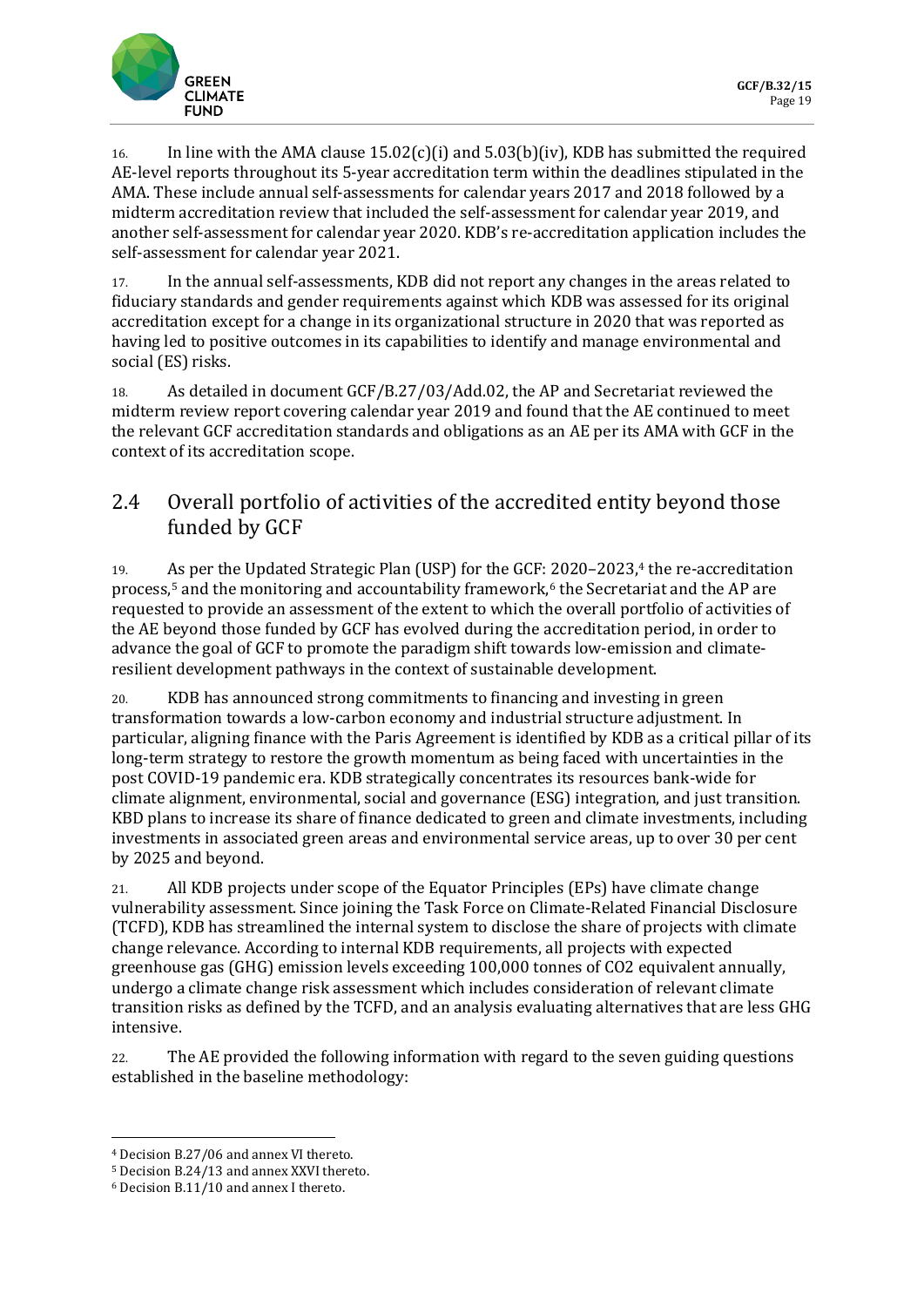

- (a) Guiding question 1. Has the entity established policies or commitments in the short, medium, or long term regarding investment in climate projects?
	- (i) The AE's short and medium-to-long term policies and commitments regarding carbon-intensive exposure are as follows:
	- (ii) **(Coal Sector)** Along with Carbon Neutrality 2050, the Korean government published the very recent 9th National Basic Plan for Electricity Supply that excludes construction of new coal power plants with strategies to lower the share of coal in electricity mix to achieve the goals of carbon neutrality by 2050. The Korean government also announced its immediate action to stop statebacked overseas coal finance through public financial institutions. As a leading policy financial institution of Korea, KDB has been supporting such governmental endeavours by strictly implementing 'Guidelines for Lending and Investments in the Coal Sector' which includes prohibition of financing new overseas coal projects – both construction and equipment support.
	- (iii) **(Other Carbon-Intensive Sectors)** KDB has managed five (5) carbon-intensive industrial sectors (power, steel, chemicals, oil-refining, and cement) in terms of exposure management and the bank's climate risk (scope 3) management, which have contributed to the government's objectives of 2050 Carbon Neutrality. In addition, as for a just transition of such hard-to-decarbonize-sectors, KDB has newly introduced special financial products that target technologies – e.g., hydrogen reduction process (HyREX), bio-based chemicals processing, floating offshore windfarm, CCUS – at stages before commercialization for the sake of the industries' carbon neutrality.
	- (iv) KDB Climate Investment:
	- (v) **(Short-term target)** The AE continues to increase its climate portfolio with the aim to increase it in 2022 by more than 15 per cent over 2021.
	- (vi) **(Medium to long-term target)** The AE is aggressively ramping up its climate actions in line with the Korean government policy of "Net Zero by 2050"[7](#page-5-0) and the AE aims to devote around 17 per cent out of total funds (approximately 13 trillion South Korean won (KRW), circa. 10,5 billion USD) into a green climate portfolio by 2030 to be able to contribute to the country's goal of reaching net zero emissions by 2050.
	- (vii) The AE has been expanding support for climate projects by providing low interest, long-term funds through specialized financial products for climate projects, such as the "Carbon Finance Programme" and "Net Zero Programme" which can be viewed in the AE's Climate Finance Framework (Summary) as shown below in Figure 1.

<span id="page-5-0"></span><sup>7</sup> See https://cleanenergynews.ihsmarkit.com/research-analysis/south-korea-passes-bill-to-mandate-carbonneutrality-by-2050.html an[d https://www.spglobal.com/platts/en/market-insights/latest-news/energy](https://www.spglobal.com/platts/en/market-insights/latest-news/energy-transition/101921-south-korea-finalizes-2050-carbon-neutrality-roadmaps)[transition/101921-south-korea-finalizes-2050-carbon-neutrality-roadmaps.](https://www.spglobal.com/platts/en/market-insights/latest-news/energy-transition/101921-south-korea-finalizes-2050-carbon-neutrality-roadmaps)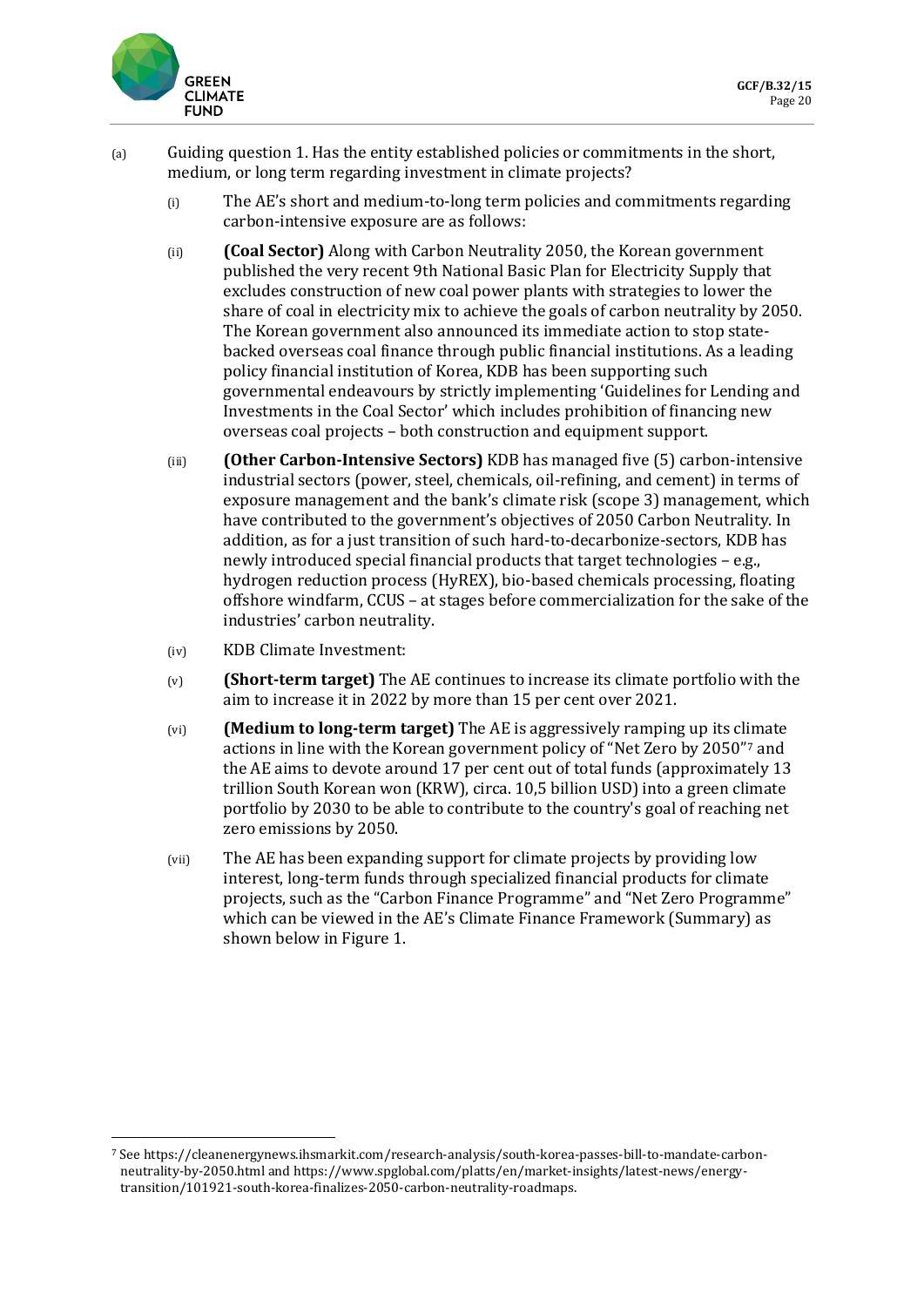

#### **Figure 1. KDB Climate Finance Framework (Summary)**

| □ KDB's Green Finance Framework Aligned with Korea's Carbon Neutrality and Environmental Goals in K-Taxonomy<br>□ Increase KDB's financial support to Green sectors up to 16.8% by 2030 |                                                                               |                                                                      |                                                                     |                                                                        |  |  |
|-----------------------------------------------------------------------------------------------------------------------------------------------------------------------------------------|-------------------------------------------------------------------------------|----------------------------------------------------------------------|---------------------------------------------------------------------|------------------------------------------------------------------------|--|--|
| <b>Vision</b>                                                                                                                                                                           | 2050 Carbon Neutrality & Transition to Eco-friendly Society                   |                                                                      |                                                                     |                                                                        |  |  |
| Environmental<br><b>Goals</b>                                                                                                                                                           |                                                                               |                                                                      | 2 Adaptation 3 Water 4 Circular Economy<br>5 Pollution 6 Ecosystems |                                                                        |  |  |
|                                                                                                                                                                                         | <b>O</b> Energy Transition                                                    | <b>@</b> Decarbonization in<br><b>Industrial Process</b>             | <b>6</b> Low-carbon in Industrial<br>Eco-system                     | <b>@ Establishment of Eco-friendly Society</b>                         |  |  |
| <b>Focusing Areas</b>                                                                                                                                                                   | New & Renewable Energy<br>Hydrogen Infrastructure<br>Smart- & Micro-grid etc. | Technology of Carbon<br><b>Reduction</b><br><b>Energy Efficiency</b> | E-mobility, Battery etc.<br>Green Start-up                          | Recycling<br>Smart Green City, Eco-friendly Industrial<br>Complex etc. |  |  |
| <b>Carbon Finance Program</b>                                                                                                                                                           |                                                                               |                                                                      |                                                                     |                                                                        |  |  |
| <b>Special</b><br><b>Financial</b>                                                                                                                                                      | <b>Loan for Energy Transition</b>                                             | <b>Loan for Carbon Reduction</b>                                     | <b>Loan for Carbon Neutral</b>                                      |                                                                        |  |  |
| <b>Products</b><br>* Blue Box $\rightarrow$<br>(Government Budget                                                                                                                       |                                                                               |                                                                      | <b>Products</b>                                                     | <b>Loan for Eco-friendly Society</b>                                   |  |  |
| KDB's own funding)                                                                                                                                                                      | <b>Carbon Net-Zero Program</b><br>(Equity, Mezzanine)                         |                                                                      | <b>Carbon Net-Zero Program</b><br>(Equity, Mezzanine)               |                                                                        |  |  |

- (b) Guiding question 2. Does the entity receive resources from third parties for the financing of climate projects?
	- (i) KDB recently received KRW 130 billion (circa.105 milion USD) in equity to support promising domestic small and medium enterprises (SMEs) for projects in low-carbon industry, from the Climate Response Fund established by the Republic of Korea. These funds would be dedicated to support the country's low carbon industry transition and high-risk renewable energy projects such as hydrogen power, offshore wind power, among others. This can be found in the press release.[8](#page-6-0)
	- (ii) The AE has supported climate projects through the issuance of a Green and Sustainability Bond. Of KDB's mid- to long-term funds raised in 2021, 27.1 per cent was raised through the Green and Sustainability Bond framework, and KDB (Standard & Poor's rating AA is a renowned global bond issuer with established benchmarks (Figures 2 and 3).

#### **Figure 2. KDB's Commitment to Sustainability**

#### **1. KDB' Commitments**

- Support Sustainable and quality economic growth
- Enhance sustainability of public and private sector operations
- Engage in innovative investment and support adaptation measures

#### **2. Regular Green, Social, and Sustainability Bond Issuances by KDB**

| <b>Bonds</b>      | <b>Issue Year</b> | <b>Issue Size</b> | Use of Proceeds                                                                  |
|-------------------|-------------------|-------------------|----------------------------------------------------------------------------------|
| <b>Green Bond</b> | 2021              | KRW 300bn         | Project for construction of Solar power<br>generation facilities; and rail-roads |

<span id="page-6-0"></span><sup>8</sup> Available at

[https://www.moef.go.kr/nw/nes/detailNesDtaView.do?searchBbsId1=MOSFBBS\\_000000000028&searchNttId1=M](https://www.moef.go.kr/nw/nes/detailNesDtaView.do?searchBbsId1=MOSFBBS_000000000028&searchNttId1=MOSF_000000000058326&menuNo=4010100) [OSF\\_000000000058326&menuNo=4010100](https://www.moef.go.kr/nw/nes/detailNesDtaView.do?searchBbsId1=MOSFBBS_000000000028&searchNttId1=MOSF_000000000058326&menuNo=4010100) (in Korean).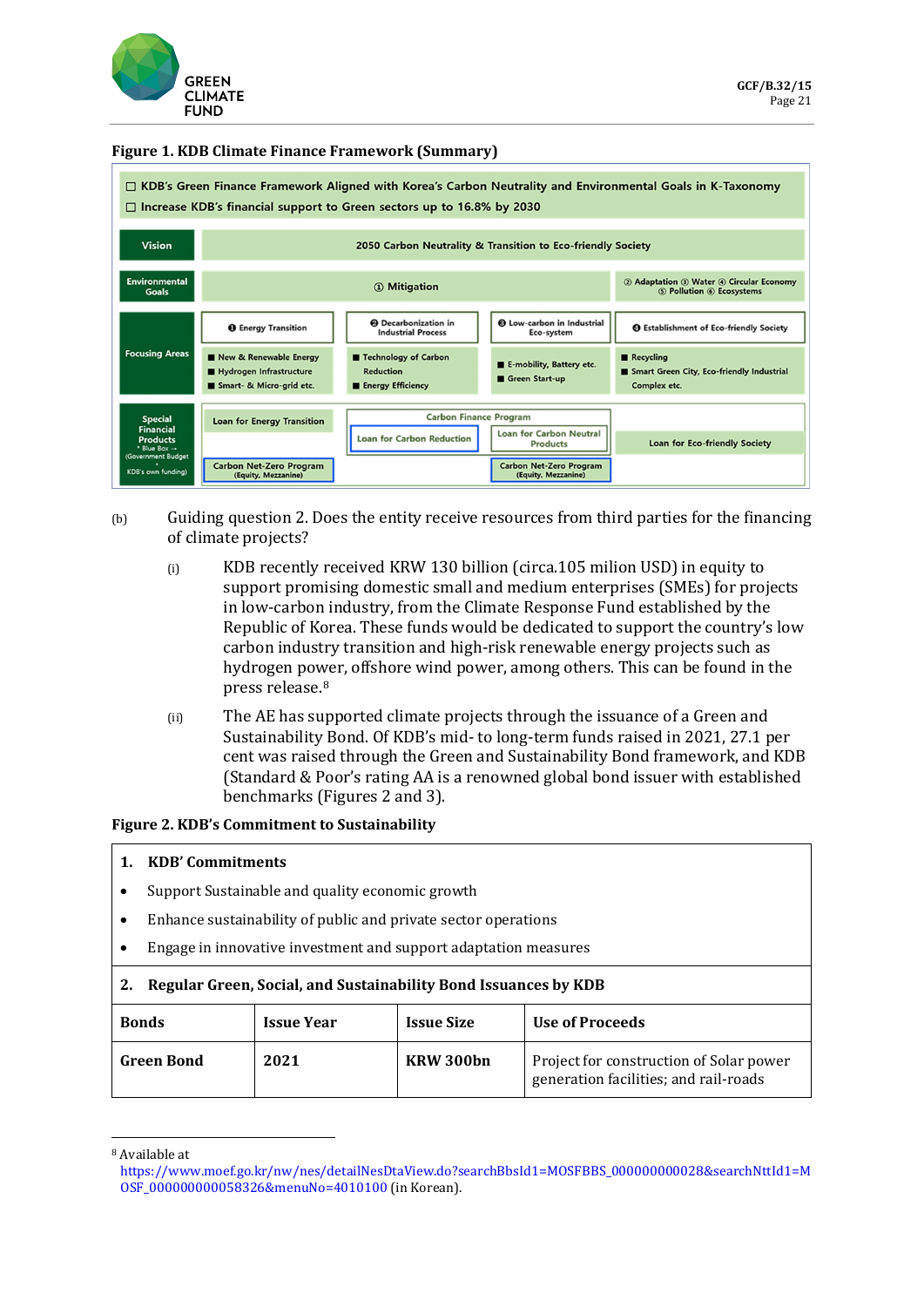

| <b>Green Bond</b>             | 2021                                                  | <b>USD 300mn</b>                                                                                                                                                                      | Projects related to the manufacture of<br>rechargeable batteries, renewable<br>energy production facilities        |  |
|-------------------------------|-------------------------------------------------------|---------------------------------------------------------------------------------------------------------------------------------------------------------------------------------------|--------------------------------------------------------------------------------------------------------------------|--|
| <b>Green Bond</b>             | 2021                                                  | <b>USD 700mn</b>                                                                                                                                                                      | Renewable energy Projects(solar power,<br>wind power) and Clean transportation<br>projects(rechargeable batteries) |  |
| <b>Social Bond</b>            | 2020                                                  | USD 500mn                                                                                                                                                                             | COVID-19 Pandemic Support (SMEs &<br>SOHO <sub>s</sub> )                                                           |  |
| <b>Green Bond</b>             | 2020                                                  | <b>KRW 200bn</b>                                                                                                                                                                      | Projects for construction of solar power<br>generation facilities; and rail-roads                                  |  |
| <b>Social Bond</b>            | 2020                                                  | <b>KRW 1000bn</b>                                                                                                                                                                     | COVID-19 Pandemic Support (SMEs &<br>SOHO <sub>s</sub> )                                                           |  |
| <b>Social Bond</b>            | 2019                                                  | KRW 400bn                                                                                                                                                                             | Job creation                                                                                                       |  |
| <b>Green Bond</b>             | 2019                                                  | <b>EUR 500mn</b>                                                                                                                                                                      | Renewable energy Projects such as solar<br>power, wind power                                                       |  |
| Sustainability<br><b>Bond</b> | 2019                                                  | KRW 400bn                                                                                                                                                                             | Job creation; adaptation measure                                                                                   |  |
| <b>Social Bond</b>            | 2018                                                  | KRW 400bn                                                                                                                                                                             | Job creation                                                                                                       |  |
| <b>Green Bond</b>             | 2018                                                  | KRW 400bn                                                                                                                                                                             | Project for construction of solar power<br>generation facilities; and rail-roads                                   |  |
| <b>Green Bond</b>             | 2017                                                  | <b>EUR 300mn</b>                                                                                                                                                                      | Renewable energy projects such as solar<br>power; wind power                                                       |  |
| 3.                            | <b>International Participation for Sustainability</b> |                                                                                                                                                                                       |                                                                                                                    |  |
| 2007                          | <b>United Nations</b><br>Global Compact               | Signed<br>(iii)<br>in 2007, KDB<br>has been<br>publishing<br>annual report<br>encompassing<br>KDB's<br>achievement in<br>sustainability<br>and social<br>responsibility<br>activities | 2007<br>(iv)                                                                                                       |  |
| 2014                          | IDFC(International<br>Development<br>Finance Club)    | Through the<br>legacy KoFC,<br>KDB is a<br>founding<br>member of<br>International<br>Development<br>Finance                                                                           | 2014                                                                                                               |  |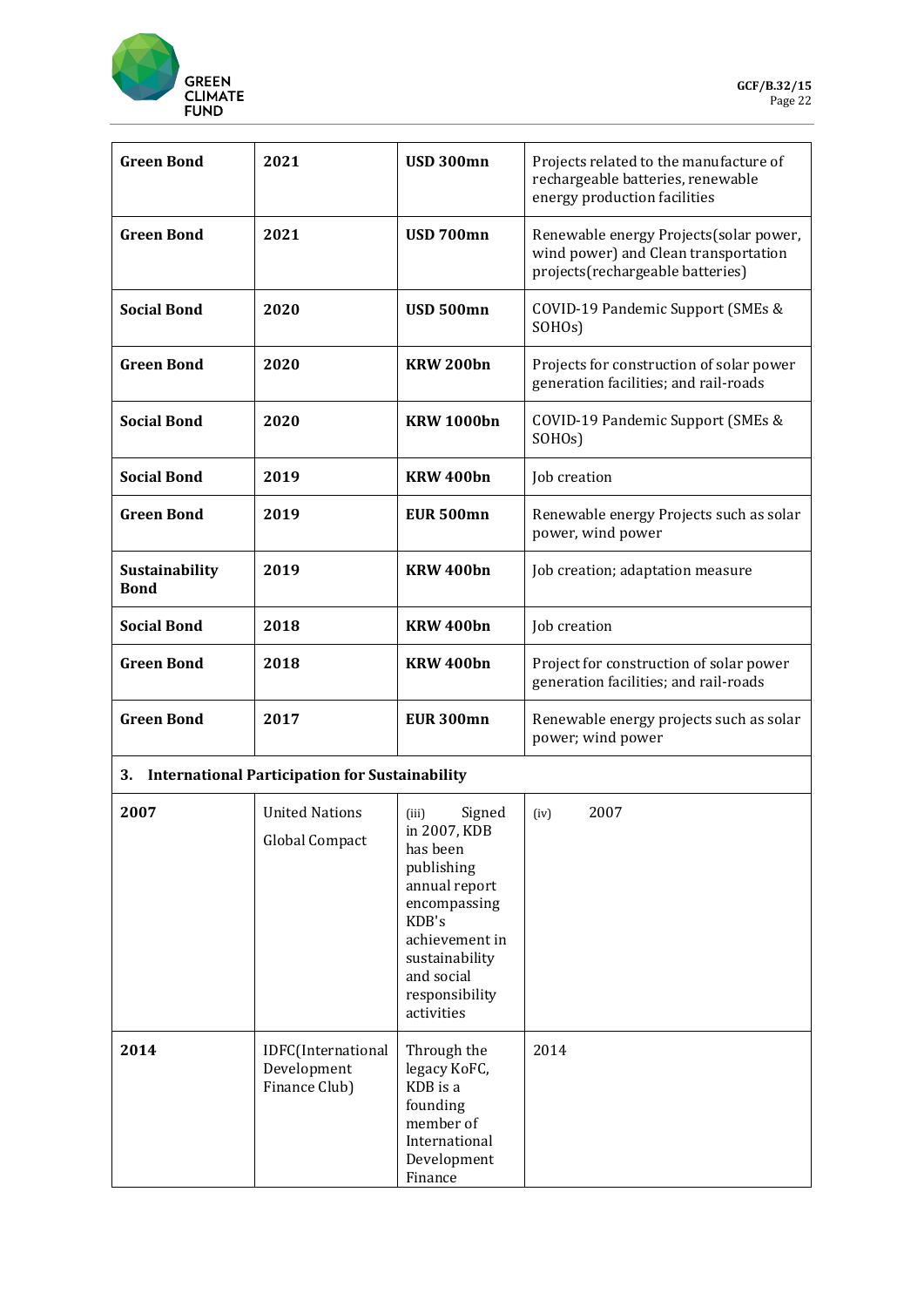

|          |     | Club("IDFC")<br>established in<br>2014                                                                                                                            |          |
|----------|-----|-------------------------------------------------------------------------------------------------------------------------------------------------------------------|----------|
| 2016.12. | GCF | Since December<br>2016, KDB has<br>been an<br>accredited<br>entity elected by<br>the Green<br>Climate<br>Fund(GCF) to<br>carry out the<br>GCF-funded<br>projects. | 2016.12. |

#### **Figure 3. KDB Sustainable Bond Framework**

#### **KDB Sustainable Bond Framework**

- In 2017, KDB established the KDB Green Bond Framework setting out procedures for green financing such as Use of Proceeds, Process for Project Evaluation & Section, Management of Proceeds and Reporting of Use of Proceeds.
- In 2019 KDB replaced the 2017 Framework with KDB Sustainable Bond Framework to encompass financing areas for both green projects and social projects. This 2019 Framework is aligned with 1) Green Bond Principles 2) Social Bond Principles and 3) Sustainability Bond Guidelines introduced by international Capital Market Association (ICMA)
- A Second-party Opinion by Sustainalytics on the 2019 Sustainable Bond Framework was obtained in 2019 and is available on KDB's official internet website.



#### **Green Eligible Categories**

| <b>Renewable Energy</b>                                   | -Development, Construction of or production transmission of<br>energy from renewable resources                                                                                                                                          |
|-----------------------------------------------------------|-----------------------------------------------------------------------------------------------------------------------------------------------------------------------------------------------------------------------------------------|
| <b>Clean Transportation</b>                               | -Low-carbon transportation including electric or hydrogen-<br>powered cars, etc.<br>-Marine Vessels which use clean fuels                                                                                                               |
| <b>Energy Efficiency</b>                                  | -Energy storage systems, smart grids, appliances and products<br>in new and refurbished buildings                                                                                                                                       |
| <b>Pollution Prevention And Control</b>                   | -Facilities and technologies for preserving or restoring natural<br>landscape, preventing soil contamination or air pollution                                                                                                           |
| Sustainable Water Management and<br>wastewater management | -Development and/or purchase of sustainable infrastructure for<br>wastewater treatment, technology for recovering hydro-<br>ecological environments<br>-Development and/or construction of facilities for preventing<br>water pollution |
|                                                           |                                                                                                                                                                                                                                         |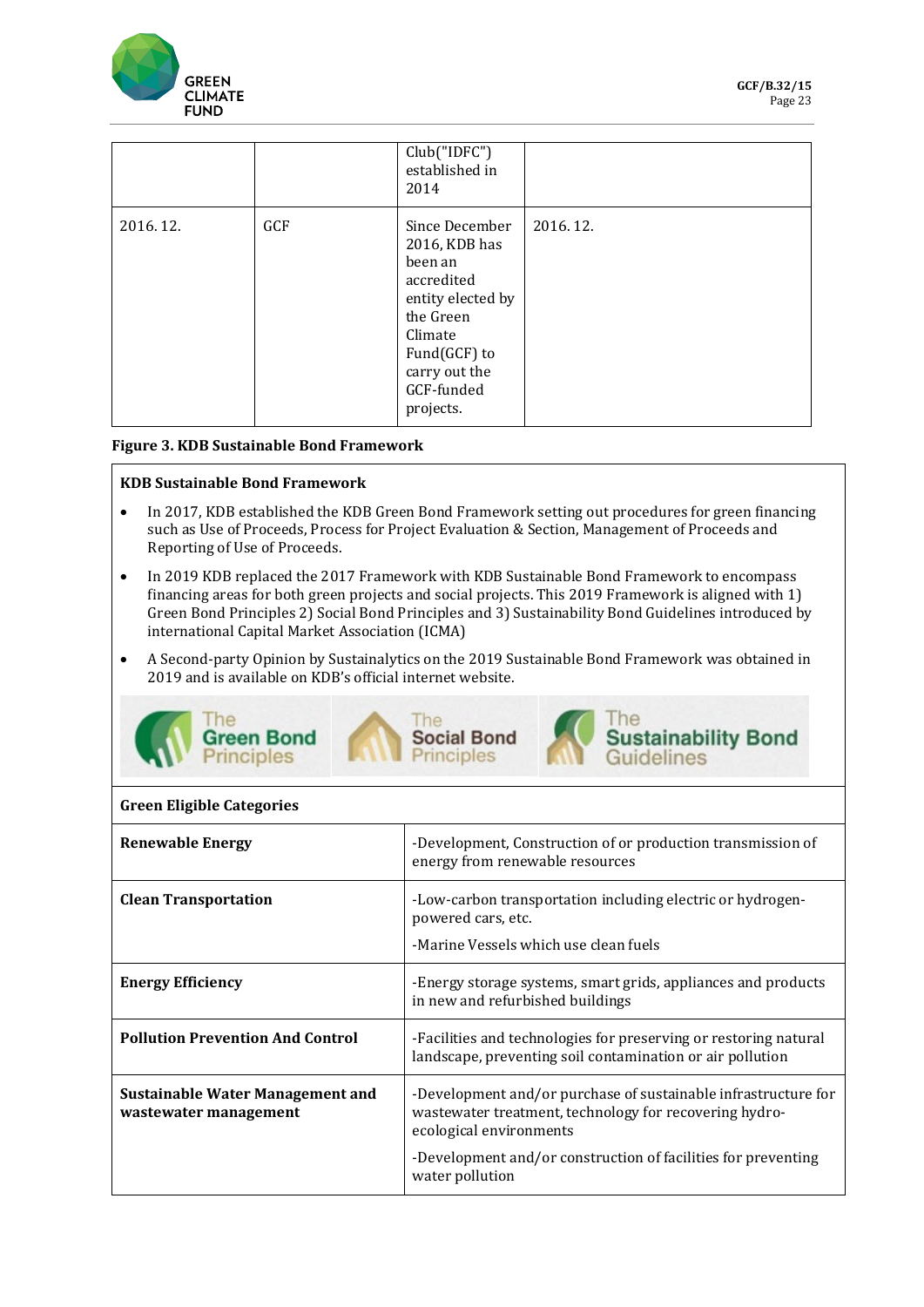

| <b>Employment Generation</b> | Loans to SMEs with $\leq$ 300 employees failing water :<br>-Outperforming job-creating companies certified by the central<br>or local governments<br>-Environment-expanding companies receiving tax benefits                                    |
|------------------------------|-------------------------------------------------------------------------------------------------------------------------------------------------------------------------------------------------------------------------------------------------|
| <b>Social Enterprise</b>     | -Social enterprises defined in the article 2.1 or "social<br><b>Enterprise Promotion Act"</b><br>-Preliminary social enterprises5 certified by the head of local<br>government or head of an administration department of central<br>government |

- (c) Guiding question 3. Does the AE calculate and reduce its greenhouse gas emissions at the corporate level?
	- (i) KDB is designated as an institution subject to "GHG & Energy Management System for Public Institutions" and its GHG emissions corresponding to scope 1 and scope 2 are calculated and disclosed on the National Gas Management System site and presented in table 1 below for the period 2018–2020.

Table 1. KDB GHG emissions (scope 1 and 2, tCO<sub>2</sub>eq)

| Year | Category        | Scope1  | Scope2   | Sub-total | <b>Gross total</b> | Increase or<br>decrease $(\% )$ |
|------|-----------------|---------|----------|-----------|--------------------|---------------------------------|
| 2018 | <b>Building</b> | 517.503 | 9,880.36 | 10,397.86 | 10,629.68          |                                 |
|      | Transportation  | 231.82  |          | 231.82    |                    |                                 |
| 2019 | <b>Building</b> | 467.292 | 8.591.21 | 9,058.50  | 9.300.49           | $\Pi$ 12.49                     |
|      | Transportation  | 241.985 |          | 241.99    |                    |                                 |
| 2020 | <b>Building</b> | 338.905 | 7,745.14 | 8,084.05  | 8,334.70           | $\blacktriangledown$ 10.39      |
|      | Transportation  | 250,659 |          | 250.66    |                    |                                 |

- (ii) At the corporate level, KDB takes various and specific measures to reduce its GHG emissions, such as providing more electric charging stations to encourage purchase of electric cars, and building energy efficiency, and use of renewable energy for daily banking operations, among other facilities. KDB is determined to participate in the Korean Renewable 100 Percent (K-RE100) initiative and has established its own Electric Vehicles 100 Percent (EV100) roadmap and plans to achieve EV100 by 2024 and RE100 by 2040. Recently, KDB has initiated an external independent advisory process for improvement of its GHG emission management system; with the consultation ongoing, the final report is yet to be released.
- (d) Guiding question 4. Does the AE evaluate the climate risks of its portfolio?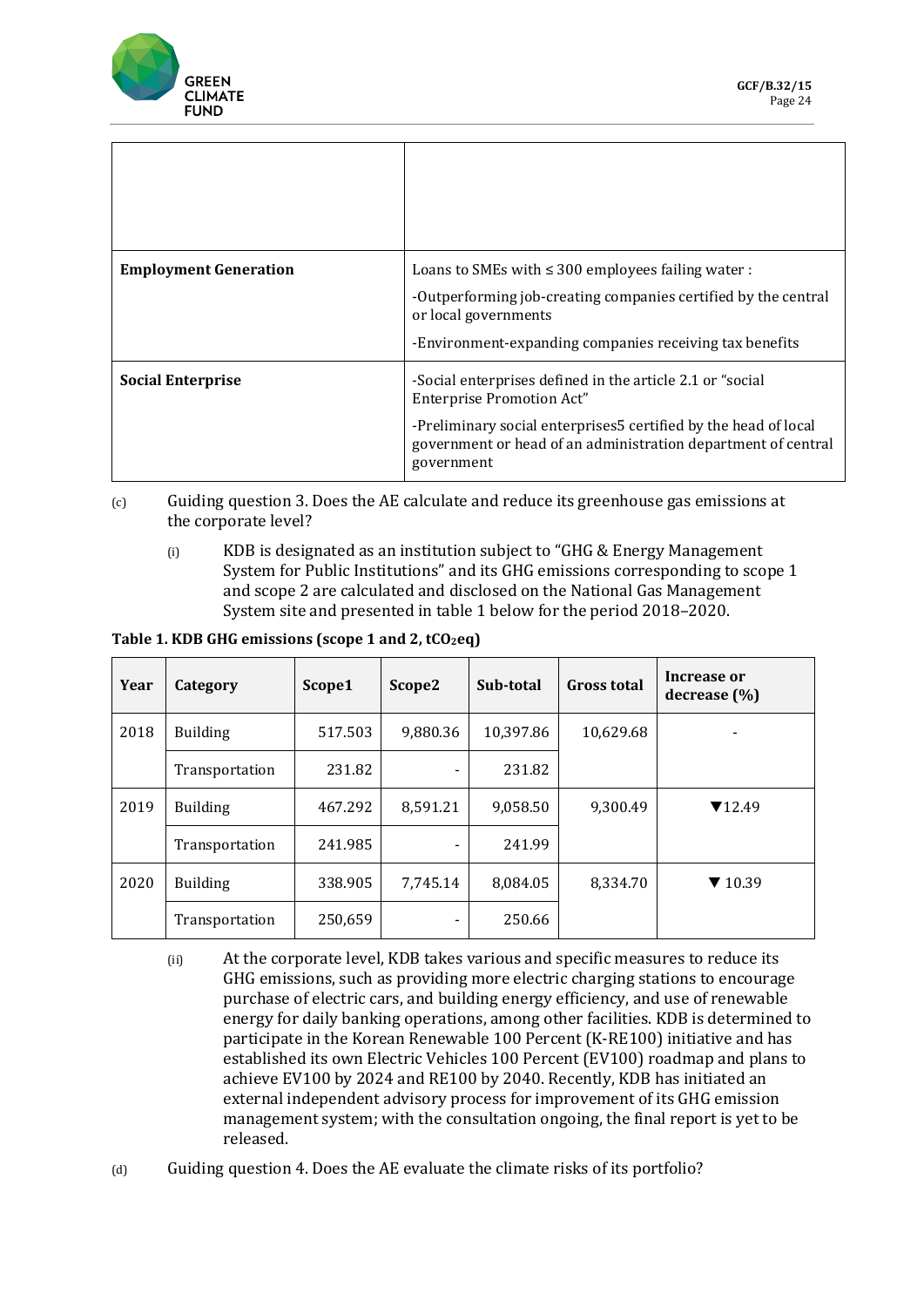

- (i) The AE's E&S framework demands climate change risk assessment for all category A and B projects, in accordance with the EPs. For all projects with expected GHG emission levels exceeding  $100,000$  tons of  $CO<sub>2</sub>$ eq annually, KDB requires a climate change risk assessment which includes consideration of relevant climate transition risks, and an analysis to evaluate alternatives that are less GHG intensive. The AE submitted evidence of its track record on climate change risk assessment in an environmental impact assessment (EIA) for its project to construct and operate a hydropower dam for renewable energy.
- (ii) The AE is also promoting the financial disclosure that indicates climate risk and factors in stages according to the recommendations of Task Force on Climaterelated Financial Disclosures (TCFD), and an advanced climate risk assessment system is being established accordingly. The long-term plan and drafts for TCFD reporting are currently being conducted by external advisors (the final report is not published yet but will be made available to GCF and the public on completion).
- (e) Guiding question 5. What are the main sectors of activity of the AE?
	- (i) The AE is highly committed to supporting the green and climate sectors in line with the Korean national strategy of "Transition to a Sustainable Economy" prepared by the Korean Government such as by expanding investment in climate projects or businesses; issuing green bonds; and playing a role as a market creator for certified emission reduction. As a result, the climate portfolio of KDB was worth above KRW 12 trillion as of the end of 2021, which accounts for 14.7 per cent of total funds, an increase of KRW 3.5 trillion compared to 2020. In the case of carbon-intensive sectors such as coal, there are few new exposures other than the disbursement under financial agreements already signed, since the AE's aforementioned internal guideline including suspension of support for new coalfired plant projects has been established and implemented only recently.
	- (ii) The AE has classified its assets of KRW 251.8 trillion (as of 2020, approximately USD 250 billion) into 37 sectors, contextually customized on the basis of the Korean Standards Industry Classification which was developed from the International Standard Industrial Classification adopted by the United Nations.
	- (iii) According to this classification, the top 10 sectors of KDB's portfolio include construction, water transportation, automotive, shipbuilding, equipment, food and beverage, and machinery, all of which are sectors where KDB intends to develop GCF climate response projects.
- $(f)$  Guiding question 6. Is the AE investing in mitigation projects/operations?

### **Carbon intensive investment:**

(i) (Power generation projects) The AE, as a development financial institution supporting growth of the Korean national economy, has also contributed greatly to expansion of the national electricity supply. The credit balance for fossil fuelled (coal, gas) power generation accounted for more than 60 per cent of total power generation credit balance in 2017, but as a result of the AE's efforts for climate finance after GCF accreditation, it decreased to 24 per cent by the end of 2021 and renewable energy accounted for 76 per cent (see figure 4 and table 2 below)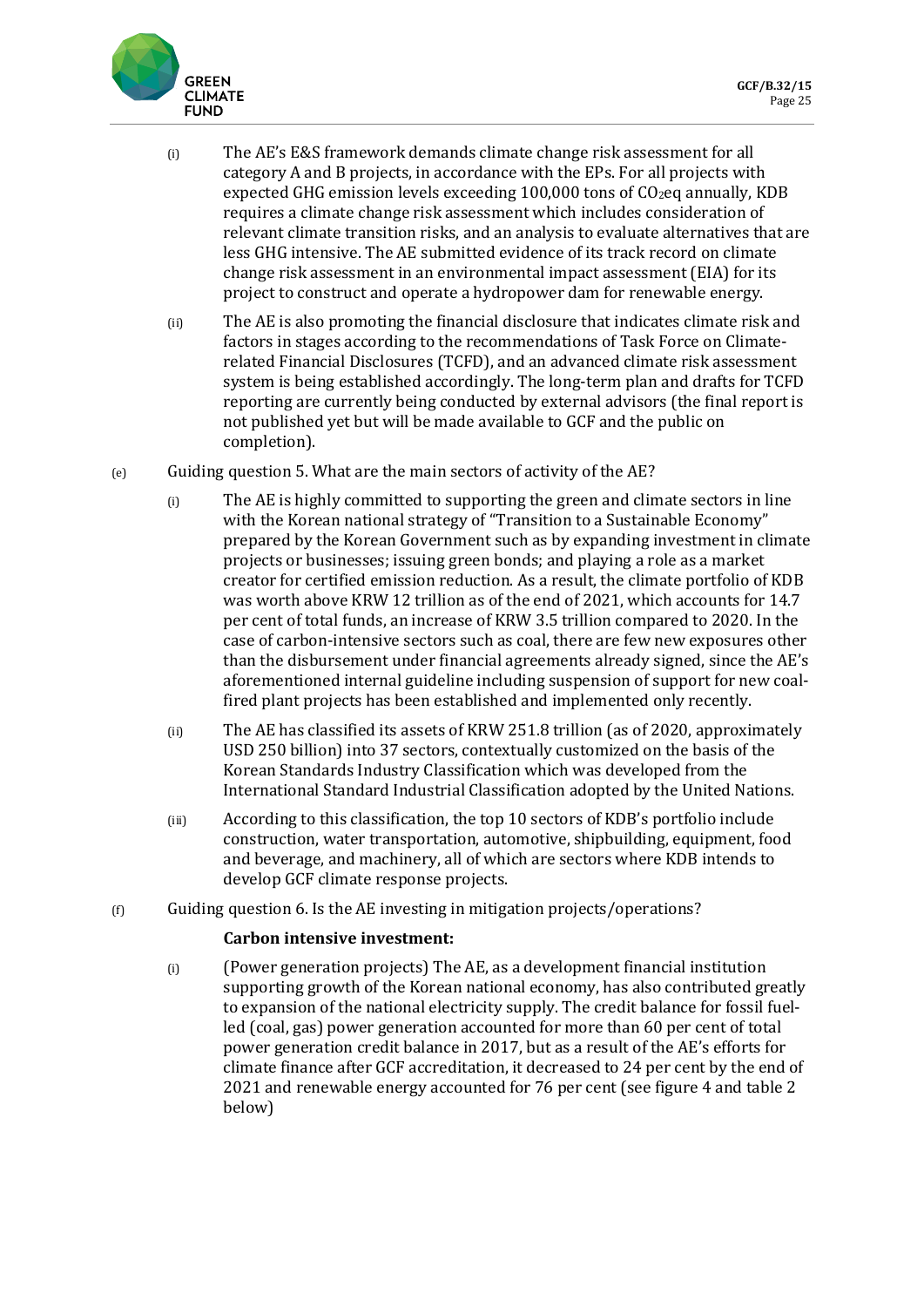

#### **Figure 4. KDB portfolio in power generation project**



#### **Table 2. KDB credit balance in power generation projects**

|           | <b>Fossil Fuel</b> (Coal+Liquified Natural Gas) | <b>Renewable Energy</b> |
|-----------|-------------------------------------------------|-------------------------|
| Dec. 2017 | 62.2%                                           | 37.8%                   |
| Dec. 2018 | 51.3%                                           | 48.7%                   |
| Dec. 2019 | 34.3%                                           | 65.7%                   |
| Dec. 2020 | 24.8%                                           | 75.2%                   |
| Dec. 2021 | 23.8%                                           | 76.2%                   |

(ii) Since GCF accreditation KDB has also made efforts to reduce support for the carbon intensive sector. Its portfolio for the carbon intensive sector, including oil-refining, chemical, cement and steel, has continued to decrease (figure 5).

**Figure 5. Trends in KDB carbon-intensive sector portfolio**



#### **Investment in mitigation projects:**

(iii) (Overseas) KDB has been investing in overseas mitigation projects. The list of overseas renewable project financing businesses (from time of accreditation to 2021) is submitted as evidence of its continuing commitment towards reduction of GHG emissions. The total size of KDB's overseas renewable energy portfolio is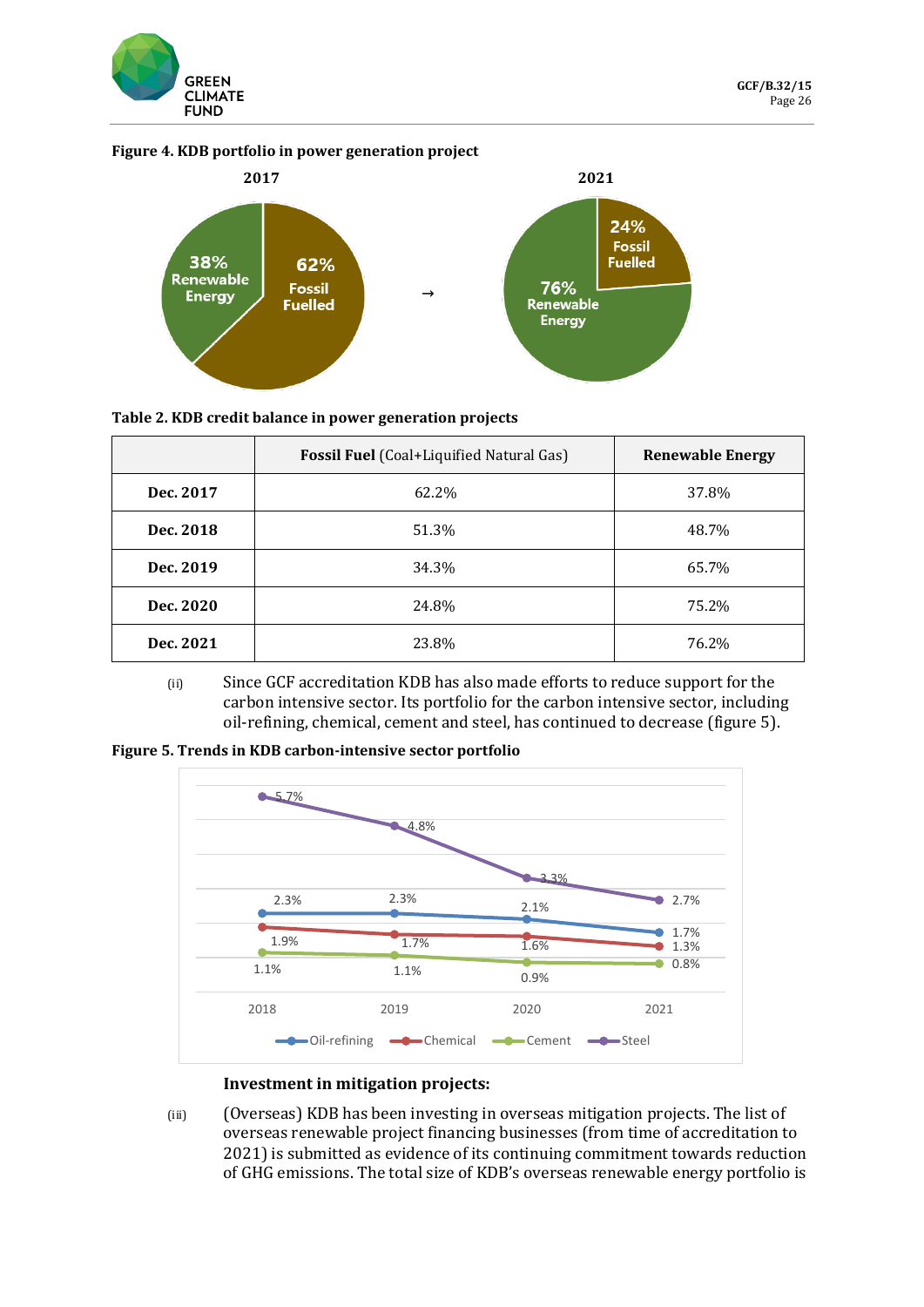

approximately USD 55.7 billion indicating KDB's commitment to transition to renewable energy investment.

- (iv) (Domestic) KDB has established customized financial products to reduce domestic GHG emissions in Korea and is supporting various mitigation projects with these products which have low interest rate, long-term maturities. In 2021, KDB made investments in the mitigation projects through these products to the amount of about USD 6.1 billion.
- $(g)$  Guiding question 7. Is the AE investing in adaptation projects/operations?
	- (i) (Overseas) KDB has been investing in overseas projects with adaptation and/or cross-cutting impacts as per the GCF criteria. For instance, as of the last year, KDB invested USD 3,316 million in water or waste management projects.
	- (ii) (Domestic) KDB has also established customized financial products for projects with adaptation impacts in Korea. In 2021, applying these products KDB investment in domestic adaptation projects amounted to about USD 1.8 billion.

23. The AP consider that the evidence provided for the first accreditation term demonstrates the continuous positive trend of developing climate change mitigation and adaptation and cross-cutting activities. Both the strategy and the trend of activities are aligned with the GCF mandate and objectives.

# **III. Stage II re-accreditation review assessment**

24. The AE applied under the normal track accreditation process. Its application has been assessed by the AP during stage II (step 1) against the standards of GCF in accordance with the re-accreditation requirements to the extent applicable to accreditation identified in paragraph 5 above.

25. As part of this assessment, the AP consulted the AE's website and third-party websites to complement the information provided in the application.

# 3.1 Fiduciary standards

## **3.1.1. Basic fiduciary standards: key administrative and financial capacities**

26. KDB did not have any conditions with regard to the basic fiduciary standards on key administrative and financial capacities recommended by the AP for the first accreditation term.

27. Established in 1954 as a public bank of the Republic of Korea, KDB has many years of experience managing projects that have contributed to national development. With its track record in public businesses, KDB is now also financing global infrastructure projects in developing countries. In addition, KDB is an active issuer of bonds and arranger of joint financing with domestic and international financial institutions. As a government-controlled entity, KDB is strongly regulated and supervised by the Korean authorities. The Korea Development Bank Act (KDB Act) defines the entity´s governance structure and operations. According to the current organization chart, KDB consists of 9 divisions, 9 centres and 60 departments, including a Strategy∙Green Finance Planning Division. In addition, the AE has a board of directors consisting of the Chief Executive Officer (CEO), the Chief Operating Officer and five independent members. Several sub-committees support the Board, including risk management and compensation committees. There is no audit or ethics committee and these functions are well handled by other teams, as described later in this recommendation.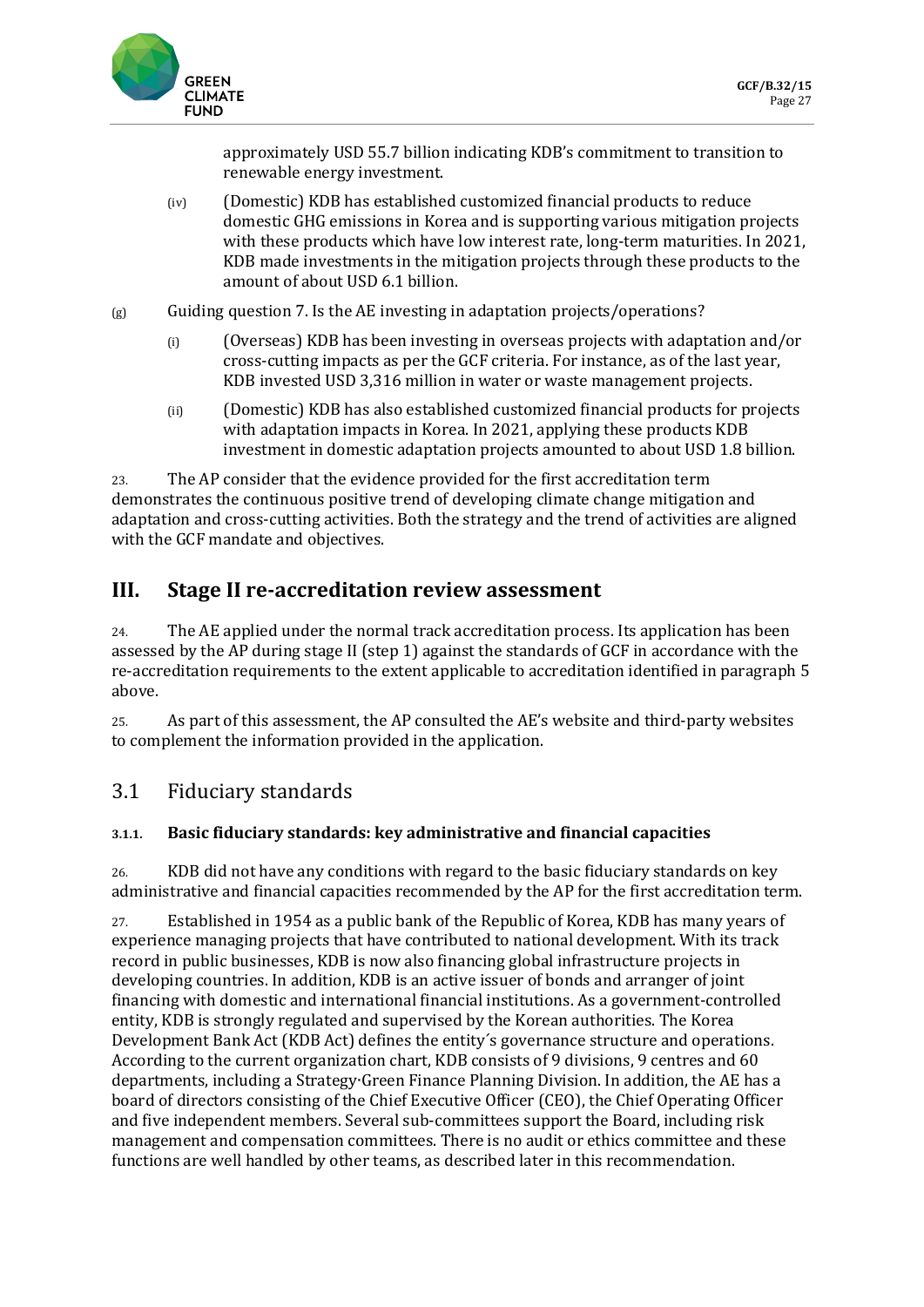

28. KDB has provided its short (annual plans), medium (2019–23 mid-term management plan) and long-term strategic plans (KDB vision for 2040). The general management plan for 2020–2021 includes green financing and incorporates the partnership with GCF. The key goals include leading the transition to a low-carbon economy in the Republic of Korea and reinforcing a foundation for sustainable financing. To this end, KDB set goals for supplying green finance in 2020–2021 and these goals were applied to all business departments such as corporate finance, SMEs and project finance to align business activities with the organization's mission. KDB has a well-managed process for setting objectives with comprehensive evaluation and indicators to measure the defined objectives. Interim progress on objectives and indicators is checked quarterly, semi-annually and annually. The team charged with establishing and monitoring the standards and indicators that assess progress on objectives reports regularly to the CEO as well as to the departments responsible for meeting each objective, with corrective actions as necessary. The CEO is regularly informed of the results of this process. KDB provided internal documents demonstrating that organization-wide objectives provide clear guidance on what KDB expects to achieve.

29. KDB has in place a clear and complete set of financial statements that report periodically on assets, liabilities and cash flow, as well as financial performance, changes in reserves and fund balances and description of the accounting policies. The annual reports and supporting documents of KDB and its subsidiaries' consolidated financial statements for 2019 and 2020 are prepared according to Korean International Financial Reporting Standards (K-IFRS). The IFRS standards adopted in Korea are those issued by the International Accounting Standards Board without modifications[.9](#page-13-0) They are the required standards for Korean listed companies and financial institutions which includes KDB.

30. KDB has explained how the normal functions of an audit and an ethics committee are addressed even though specific audit and ethics committees are not part of KDB's organizational structure. KDB has a Standing Auditor who participates in general audit work and reports directly to the board of directors. The terms of reference and work scope of the Standing Auditor have been provided. This Auditor is appointed by the Financial Service Commission, a government agency, which ensures independence from the bank's internal organization, pursuant to the KDB Act. This Auditor also participates in most audit business and has the authority to review and approve internal and external audit work. The Procedure for Enforcement of Audit and Inspection Policy describes the roles and responsibilities of the Chief Audit Officer. KDB's Audit and Inspection Policy and its Procedure of Internal Audit demonstrate that the internal audit function is independent from the management and other departments being audited, with each branch and department having a designated audit manager and chief audit manager. Two samples of annual internal audit reports were provided. There is also an annual assessment on the internal audit and an example report has been provided. The internal audit reports are registered in the public audit information system.

31. Regarding external audit, KDB is subject to audit by the Board of Audit and Inspection of Korea, which is a government agency. An independent external auditor is designated every five years, following the Act on External Audit of Stock Companies and the bank-related accounting standards established by the Financial Services Commission in the Articles of Incorporation of KDB. Therefore, the external financial audit function ensures an independent review of financial statements and internal controls, as defined by the International Federation of Accountants. The Audited Financial Statements for 2019 and 2020 indicate KDB's financial capacities and track record in financial management.

32. KDB has an organic risk management system that encompasses all levels of the organization, from the front desk to the Risk Management Committee, which is the highest

<span id="page-13-0"></span><sup>9</sup> As provided in https://www.ifrs.org/use-around-the-world/use-of-ifrs-standards-by-jurisdiction/viewjurisdiction/south-korea/.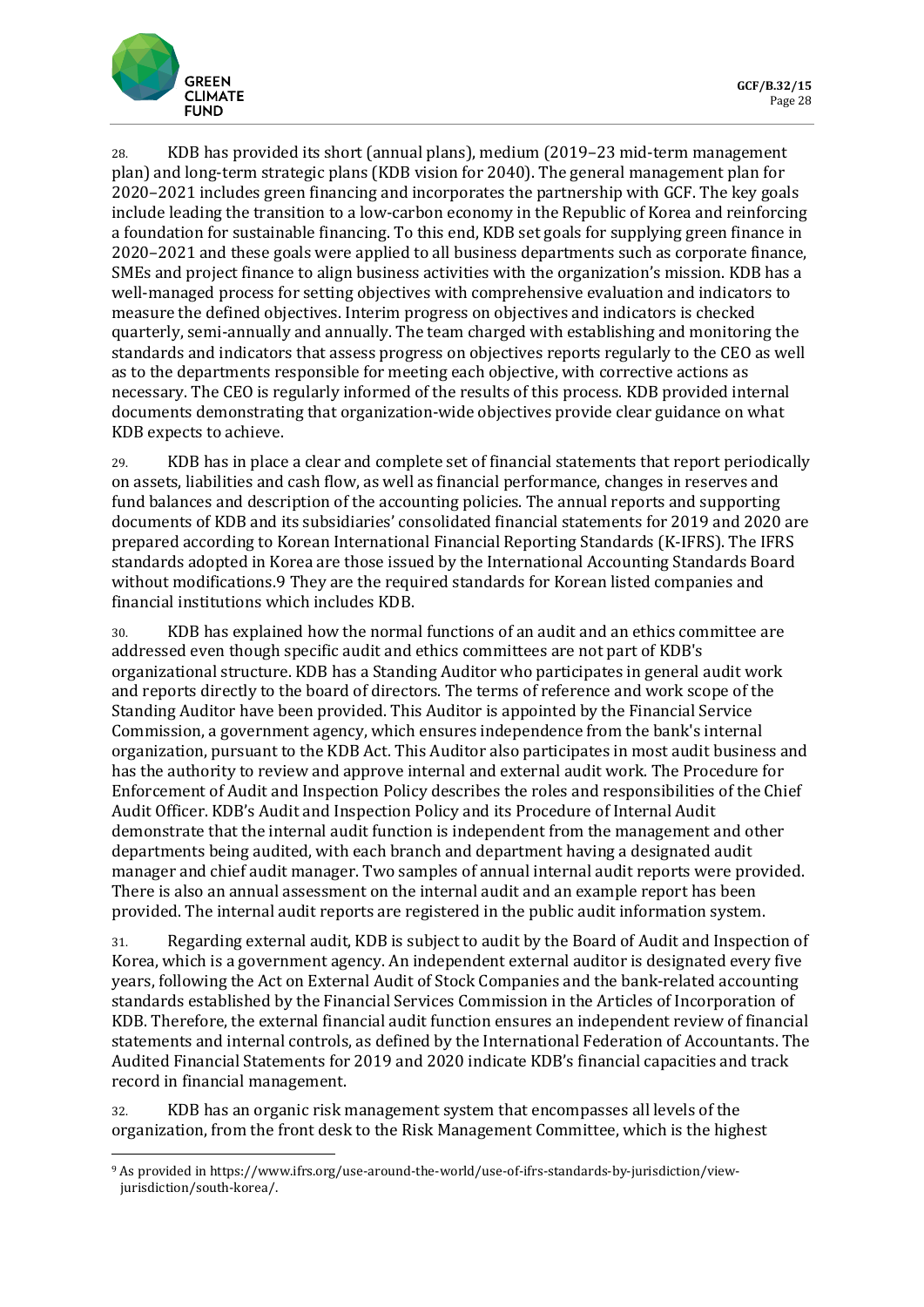

decision-making organ managing the various risks associated with the business. Changes in the external and internal environment, including the introduction of Basel III, have made risk management all the more important. Thus, KDB has exerted continued efforts to further strengthen its risk management capability with a view to fulfil its policy finance mandate. All risk information extracted from financial management sectors is measured, managed, and reported through an internal information system. Various risk reports, including credit, market and operating risk, were provided. In addition, KDB establishes and coordinates a risk management policy and makes major risk management decisions such as determining total risk limits that KDB can withstand and approving capital adequacy assessment in accordance with its policies on risk management.

33. The AE has a strong internal control framework which covers the control environment, risk assessment, internal control activities, financial control procedures, monitoring and procedures for information-sharing. The internal control framework of KDB ensures internal control activities of KDB have reliability, integrity and punctuality of financial and managerial information. To demonstrate this, KDB provided its Internal Control Policy with other documents on policies and regulations on financial reporting, including Policy on Internal Control over Financial Reporting, Regulation on Risk Management Committee, Regulation on Division of Works, and Regulation on Compliance.

34. Regarding procurement, KDB has provided details on the nature and types of its procurements, including internal and external guidelines to monitor any complaint or issue arising from the procurement process. KDB is overseen and monitored by the Korean National Contract Dispute Arrangement Committee. Complaints related to GCF-funded projects would be eligible for review and mediation by this committee. Bidders for GCF-funded projects or programmes would also be protected from complaints or issues that may arise from the procurement process under KDB's internal and external policy and regulations. In addition, KDB is planning to develop and maintain a register of procurement complaints especially for GCFfunded projects.

35. The AP finds that the AE's policies, procedures and capacity, supported by evidence of its track record, fully meet the GCF basic fiduciary standards on key administrative and financial capacities.

### **3.1.2. Basic fiduciary standards: transparency and accountability**

36. KDB did not have any conditions with regards to the basic fiduciary standards on transparency and accountability recommended by the AP for the first accreditation term.

37. KDB's Code of Conduct documents its code of ethics and applies equally to employees and consultants. The overall approach is to enhance consumer rights and spread a culture of integrity both within and outside of KDB by strengthening its ethical management principles. The Code of Conduct details the various malpractices which may occur and demonstrates KDB's management policies to promote an organizational culture that is conducive to fairness, accountability and transparency across all business activities.

38. KDB's Chief Compliance Officer oversees the Code of Conduct and prepares annual compliance monitoring reports. Examples from the past two years demonstrate the ethical management work of KDB. Formal complaints under the Code of Conduct are received by an online system which is also used to address and prevent conflicts of interest. Three samples of these reports have been provided to demonstrate track record in ethics and conflict management. Regarding systems and regulations for how executives and employees must comply to protect investors in performing their businesses, KDB applies its Guideline on Prevention of Conflicts of Interest in Financial Investment Business to manage such potential conflicts of interest between bank and investor.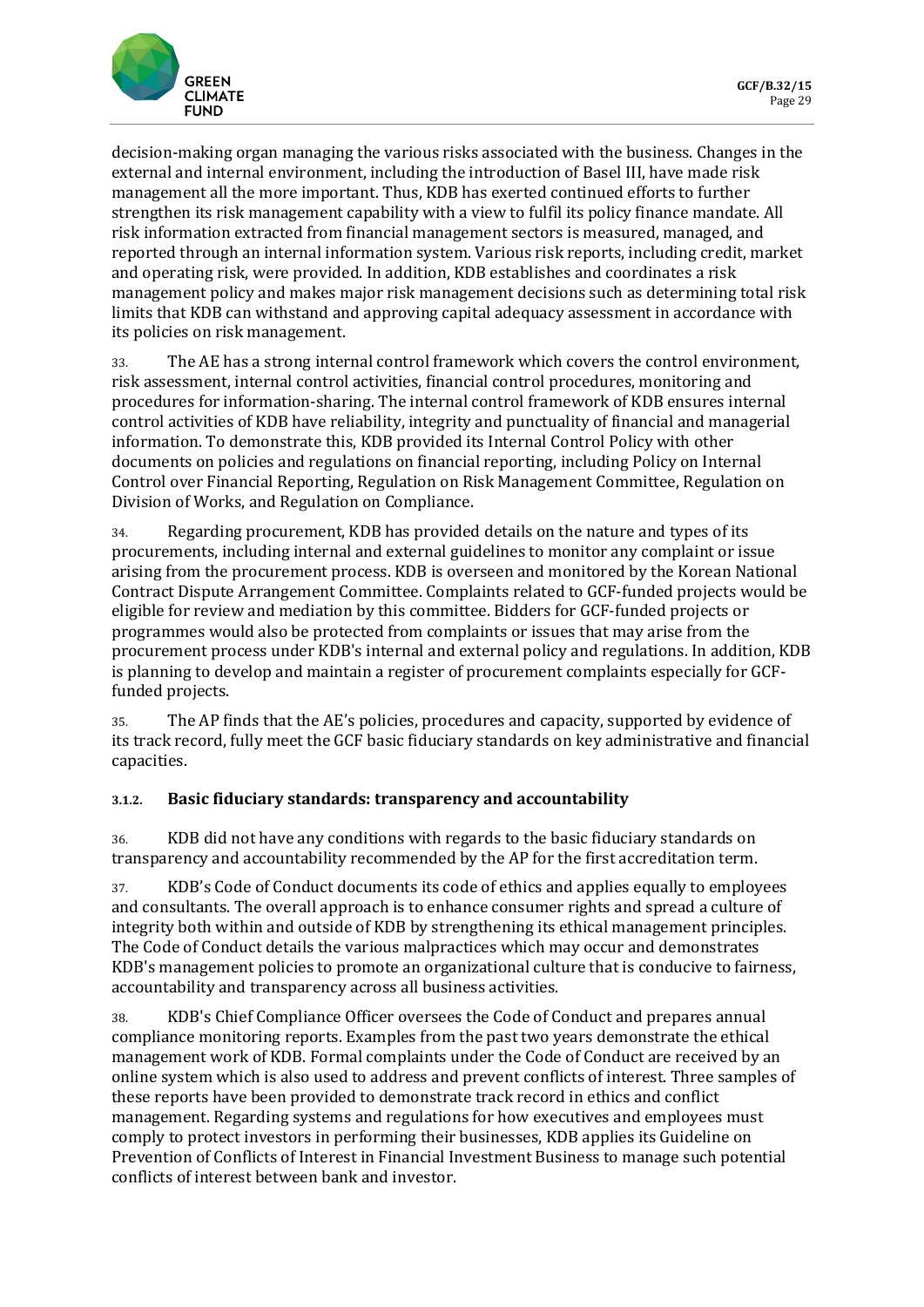

39. KDB is subject to the Korean Act on the Prevention of Corruption and the Establishment and Management of the Anti-Corruption and Civil Rights Commission which is aligned with the GCF Policy on Prohibited Practices. The provisions of this act apply to all those working directly or indirectly with KDB, including direct employees, consultants, independent experts and all individuals contracted or functionally related to KDB. All employees are required to sign a pledge to comply with all KDB's codes of conduct and ethics. These policies and procedures on ethics, supported by track record, are deemed adequate for the organization's size and nature of business.

40. Whistle-blower protections are detailed in specific guidelines which use articles about the protection of whistle-blowers and witnesses to illustrate the process of reporting suspected wrongdoings with the channels and tools available. These guidelines can be accessed through KDB's official website[10](#page-15-0) KDB is also operating an Integrity Ombudsman System to enhance procedural transparency and integrity through inspection by external institutions on wrongdoing. KDB provided inspection reports to evidence its track record.

41. The approach to anti-money-laundering and combatting the financing of terrorism (AML-CFT) is covered in specific policies and regulations. AML-CFT guidelines include mechanisms to trace and monitor electronic transfers and wiring of funds. Examples of "knowyour-customer" (KYC) investigations and related due diligence demonstrate track record in this area. The data summarizes the KYC due diligence on a total of 107 customers.

42. The applicant´s investigations function is headed by the Chief Compliance Officer who is obligated to report to the chairman and the board of directors. The procedures for processing and handling cases are stipulated in detail in KDB's Procedures for Compliance Monitoring. Details are recorded through compliance monitoring checklists and compliance monitoring activity reports. Complaints are handled pursuant to a KDB regulation regarding disciplinary measures following the outcome of an investigation. The overall procedures are aligned with the GCF AML-CFT Policy and the GCF Policy on Prohibited Practices, including KYC procedures for due diligence on external parties.

43. The AP finds that the AE's policies, procedures and capacity, supported by evidence of its track record, fully meet the basic fiduciary standards on transparency and accountability, and to the extent applicable to accreditation, the GCF Policy on Prohibited Practices, the GCF Policy on the Protection of Whistle-blowers and Witnesses, and the GCF AML-CFT Policy.

## **3.1.3. Specialized fiduciary standard for project management**

44. KDB did not have any conditions with regard to the specialized fiduciary standard for project management recommended by the AP for the first accreditation term.

45. Regarding project management, KDB has demonstrated how it comprehensively examines the credit and feasibility of the target business and project, including assessing the validity of the technology being applied in the project. The feasibility study is divided into preparation work, including base data preparation and appraisal and business and project investigation. KDB has a strong track record of capability and experience in the identification and design of projects for various long-term financing facilities in different industries. For overseas project finance, KDB provided its Guidelines for Project Finance and Syndication as well as recent presentations and credit approval applications for two projects with supporting materials.

46. KDB operates an internal recruiting system for sectors that require expertise, such as shipping finance, mergers and acquisitions, private equity, international bond issuance and syndications, or special skills, including foreign languages. Applications from staff members who

<span id="page-15-0"></span><sup>10</sup> See www.kdb.co.kr.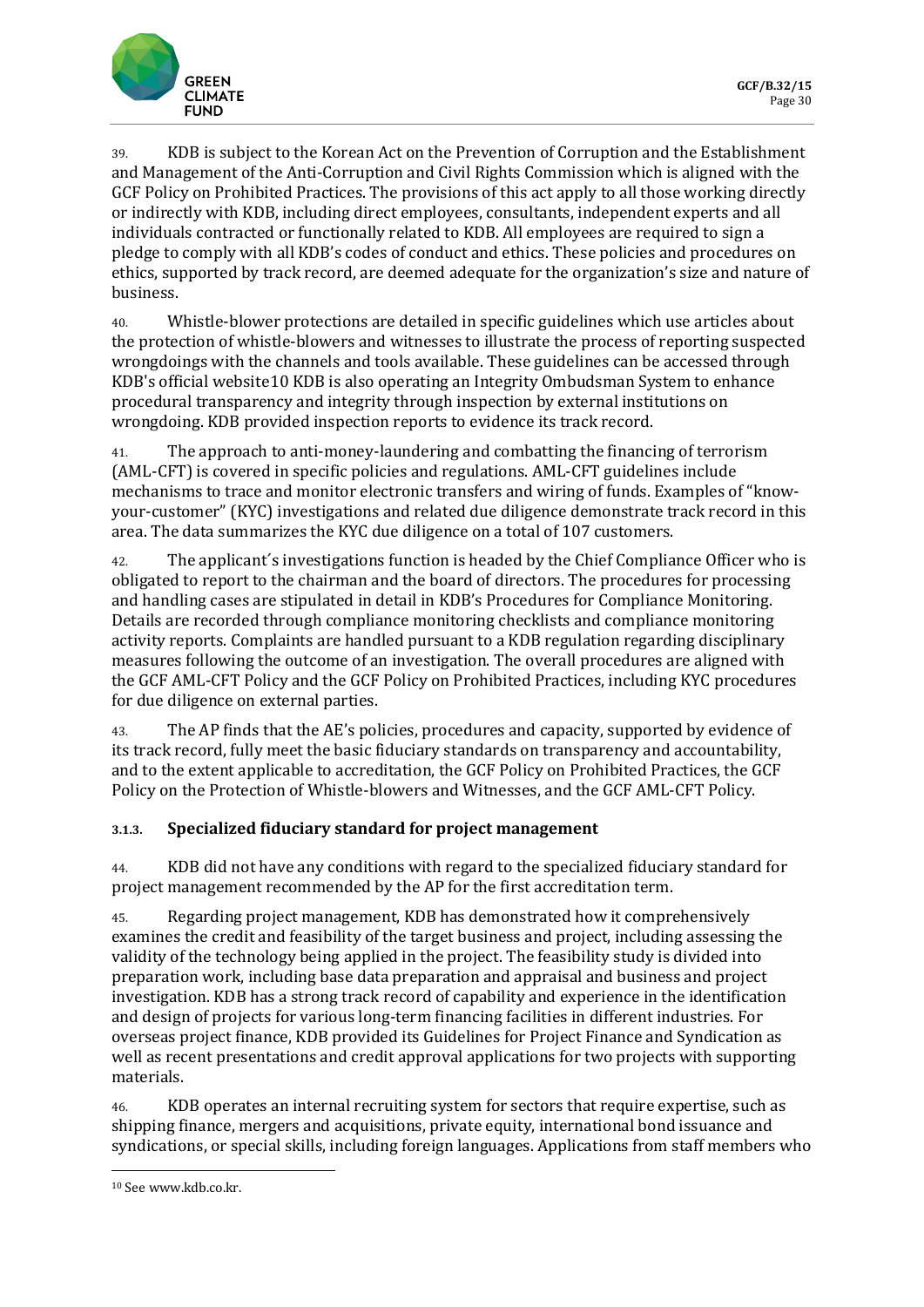

want to work in each sector are evaluated and selection is based on factors such as language, mutual evaluation, job competency, organizational contribution and work suitability for each individual. Accordingly, KDB can maintain its competitiveness in the market and continue to build on the track record of selected employees, especially in the investment sector. To support this, KDB is operating an in-depth internal project finance master training course which takes a total of two years to complete. This enables KDB to maintain its project finance capability and the expertise of staff who complete this course.

47. KDB annually conducts performance evaluations on the appropriateness, efficiency, sustainability, and socioeconomic effects of its projects. KDB's periodic monitoring and reporting is carried out by either an external technical advisor (typically for large syndication projects), or by a specialized internal department, such as KDB's internal Industry and Technology Research Centre. KDB has developed a loan monitoring system to detect project-atrisk situations during follow-up processes. Individual projects or borrowers are classified as normal, observation, precautionary or early alert through this loan monitoring system, with timely response measures assigned to each status in accordance with the KDB guidelines on follow-up management.

48. Supporting documents demonstrate KDB's credit review system and system for efficient and transparent appraisal process and credit review and approval. KDB also indicated that multiple consultative bodies, including its Credit Review Committee and other divisionspecific committees are involved to increase transparency in the decision-making process.

49. The AP finds that the AE's policies, procedures and capacity, supported by evidence of its track record, fully meet the specialized fiduciary standard for project management.

#### **3.1.4. Specialized fiduciary standard for grant award and/or funding allocation mechanisms**

50. The AE did not apply for re-accreditation for this standard at this time.

### **3.1.5. Specialized fiduciary standard for on-lending and/or blending for loans, equity and guarantees**

51. At the time of KDB's first accreditation, the AP identified gaps with respect to the AE's track record related to disclosing information on its equity exit strategy, including information regarding the intended purchases of the equity participation upon the AE's exit. The AP recommended conditions of accreditation (which was approved by the Board for the AE's first accreditation term) that require (a) the AE to disclose information regarding its equity exit strategy, including information regarding the intended purchases of the equity participation upon the AE's divestment, and (b) equity investments through funds provided by third parties, such as the AE's subsidiaries or private equity funds, shall not be accepted. The AP recommended that the Secretariat ensure these conditions be met by the AE for every GCF funding proposal in which the AE seeks to provide equity funds.

52. In the course of the re-accreditation review, noting the gap upon which the original conditions were recommended, KDB was requested to explain to the AP its current approach to exit strategies. KDB's activities including equity investments are governed by Korea's Financial Investment Services and Capital Markets Act. In response to the AP's request, KDB provided its Guidelines for Investment. These guidelines were updated on 27 December 2021. The guidelines address key factors in formulating an exit strategy, such as: post-investment regular performance checks including progress towards exit; specific procedures for listed and unlisted stocks; timing of exit; use of external valuations; and internal approval process for exits. In addition, KDB provided examples of three exits, two via initial public offerings and one through exercising a tag-along option. Having analyzed this additional information and demonstration of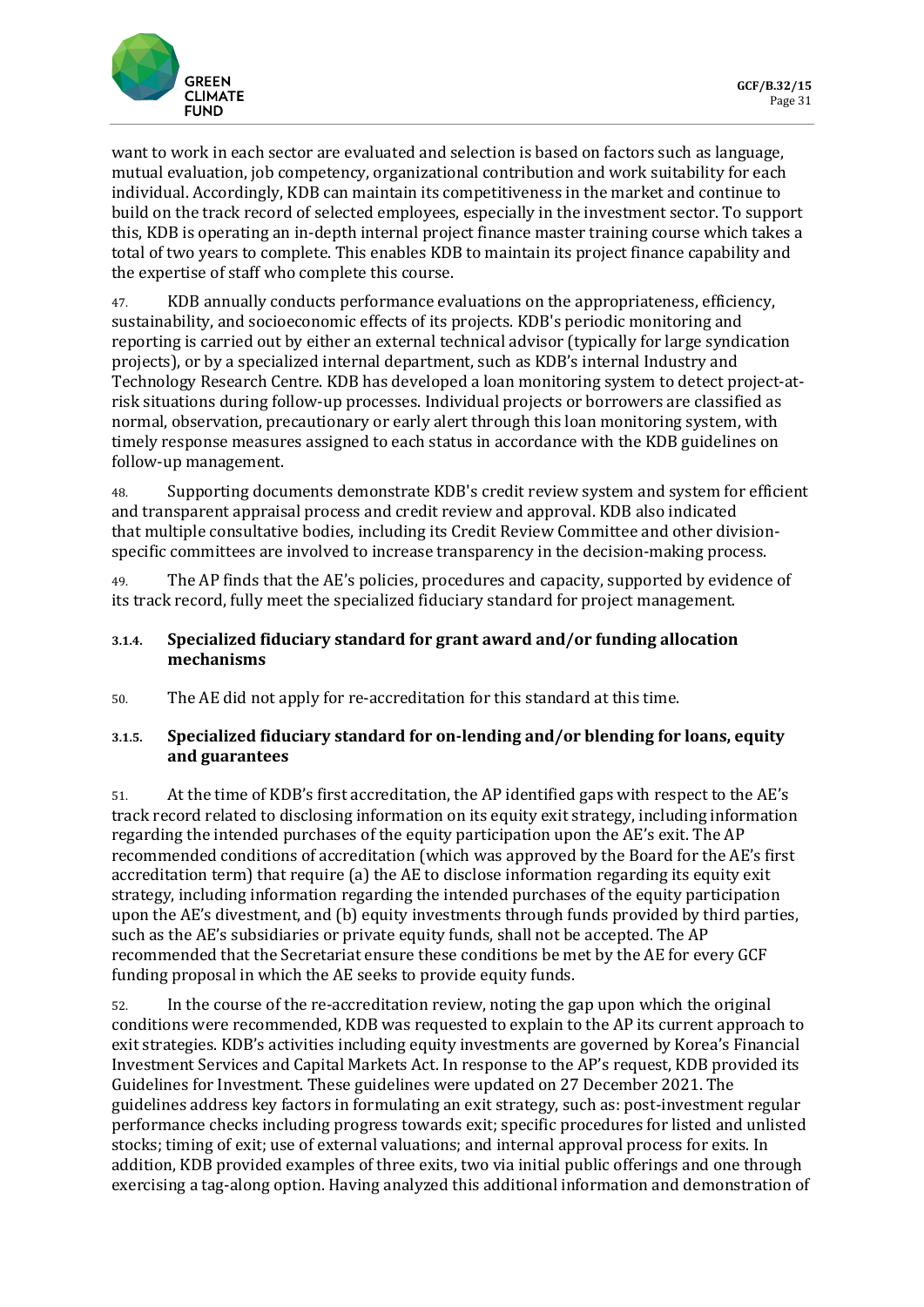

track record to address the gap identified during the original accreditation assessment, the AP finds the two aforementioned conditions are no longer necessary as the gap has been remedied, and thus recommends removing both conditions of accreditation.

53. As a 100 per cent state-owned bank, KDB is licensed by the Korean Government for all of its lending and other business areas as stipulated in the KDB Act that governs the constitution and operations of KDB. The operations manual that drives the organization's business processes and practices is consistent with the KDB Act. This manual describes KDB's overall approach to on-lending (for loans, guarantees and equity) and explains its systems and internal decisionmaking procedures.

54. KDB's track record of overseas business in the past three years is detailed in the 2020, 2019 and 2018 annual reports. One of the examples provided is the construction of a hydroelectric plant in Nepal, involving project finance from international organizations such as the International Finance Corporation , Asian Development Bank, Asian Infrastructure Investment Bank, and the Commonwealth Development Corporation of the United KingdomCDC. KDB has international credit ratings of AA (Standard & Poor's), AA (Fitch), and Aa2 (Moody's). The full credit rating reports have been provided.

55. KDB has demonstrated its systematic approach to due diligence as well as to its review and appraisal process and post-closing oversight. The various documents that govern this due diligence are: the Regulation on Corporate Loans; the Regulation on Investment; the Regulation on Guarantees; the Credit Guidelines; and the Credit Review and Approval Guidelines. Two examples of due diligence reports have been provided. KDB have a comprehensive Credit Portfolio Management (CPM) system to prevent concentration of risk in particular sectors as well as detailed procedures for risk management approval limits. The 2021 annual credit portfolio limit report and a report on the operations of CPM have been provided.

56. As a public institution, KDB follows the public right-to-know and public participation in government administration in accordance with Korea's Official Information Disclosure Act. KDB also pursues transparency of government administration by specifying necessary matters regarding public request for information possessed by institutions and the disclosure obligation of public institutions. KDB established and abide by its Guidelines for Integrated Disclosure Operation of Public Institutions and its Bank Operation Guidelines. In accordance with the aforementioned regulations, KDB is implementing a system that discloses management and business information on projects that have a large impact on institutions or the national economy.

57. KDB establishes investment management goals every year and guidelines for credit products to achieve those goals. The credit products include all business areas such as loans, guarantees and equity. Key variables such as maturity and interest rate are used to manage the portfolio for all areas by setting the limits and goals for each credit product. The 2021 Credit Product Operation Plan has been provided to demonstrate how objectives are set and tracked. Also provided were the portfolio management reports for 2020 and 2019.

58. KDB's business operations include support activities such as confirmations, accounting, market-to-fair value reconciliation and customer information management, each governed by related rules and market practices and performed by the relevant department. These support functions ensure the funds provided by KDB are channelled transparently and utilized effectively. In addition, the department or person in charge of each operation is required to submit audit data to external and internal auditors, enabling transparent and sound financial transactions, records and accounting in accordance with international accounting standards. KDB has demonstrated its capacity to manage financial risk through its internal policy and regulations that drive its risk management system.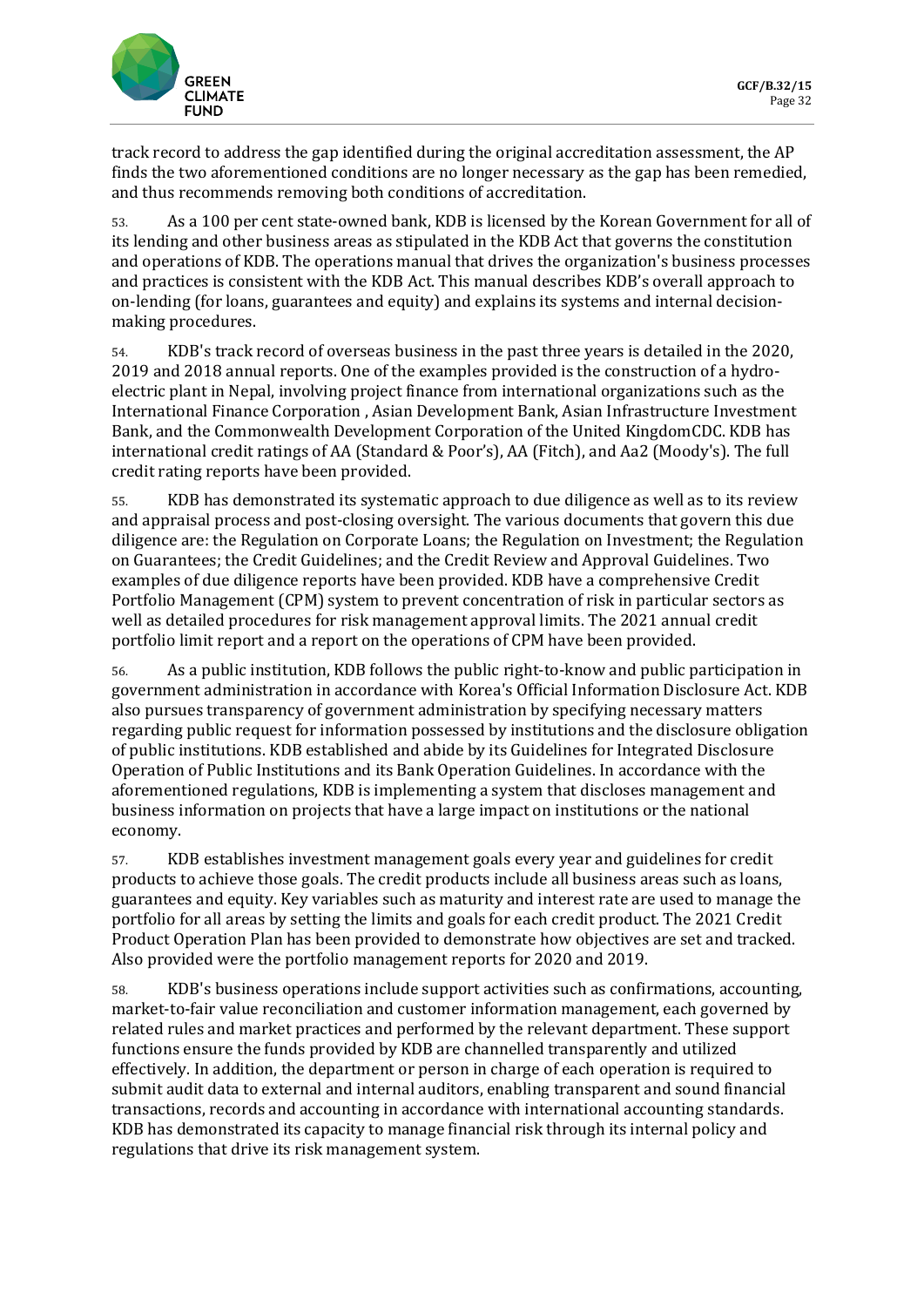

59. The AP finds that the AE's policies, procedures and capacity, supported by evidence of its track record, fully meet the specialized fiduciary standard for on-lending and blending for loans, equity and guarantees.

# 3.2 Environmental and social safeguards

60. KDB did not have any conditions with regards to the GCF interim environmental and social safeguards (ESS) standards recommended by the AP for the first accreditation term with a maximum accreditation scope of a maximum E&S risk category B/intermediation 2.

## 3.2.1. **Environmental and social policy**

61. The AE's Environmental and Social Framework (E&S Framework) adopted in 2015 in its initial accreditation with GCF continues to be in force. The E&S Framework is aligned with the GCF interim environmental and social safeguards (ESS) standards and builds on the AE's experience in implementing its international projects based on the performance standards of the International Finance Corporation (IFC) and Environmental, Health, and Safety Guidelines of the World Bank group. The E&S Framework is designed to guide the AE's borrowers in fulfilling their national/international environmental and social obligations; enhance non-discrimination, transparency, stakeholder participation, accountability and governance; and improve the sustainable development outcomes of projects/programmes.

62. The E&S Framework is also consistent with the principles of the GCF Indigenous Peoples Policy and the IFC Performance Standard 7 including the principle of Free and Prior Informed Consent commitment, requiring the AE's clients to give due consideration for projects with potentially significant adverse impacts on projects affecting indigenous people. The AE has also provided evidence of its track record on addressing issues concerning indigenous peoples in one of its international projects.

63. The AE is a signatory of the EPs,[11](#page-18-0) and has established operational policies and guidelines which set out the objectives, standards, and procedures for managing the E&S risks of projects/transactions in line with the EPs. The AE adheres to host country laws, regulations and E&S permitting requirements on E&S matters in its international projects/programmes.

64. The AE's Senior Deputy General Manager and Senior Manager of the Environmental, Social and Governance (ESG) New Deal Planning Department where the AE's E&S team is located are responsible for ensuring KDB compliance to the E&S Framework. The AE's E&S risk management practice involves coordination across relevant departments, especially E&S team, front office, credit review division, and senior management, each with varying roles and responsibilities. The E&S Framework identifies the roles and responsibilities of different units of the organization in implementing the policy at various phases of the project cycle. The E&S Framework has been communicated to all .KDB departments through workshops and lectures.

65. The AP finds that the AE's environmental and social management system, comprising the E&S Framework and supported by evidence of its track record, fully meets the GCF Revised Environmental and Social Policy[12](#page-18-1) to the extent applicable to accreditation and GCF interim ESS standards[13](#page-18-2) for maximum E&S risk category B/I-2 projects/programmes with respect to performance standards 1–8.

<span id="page-18-0"></span><sup>11</sup> Se[e https://equator-principles.com/.](https://equator-principles.com/)

<span id="page-18-1"></span><sup>12</sup> Decision B.BM-2021/18.

<span id="page-18-2"></span><sup>13</sup> Decision B.07/02 and annex III thereto.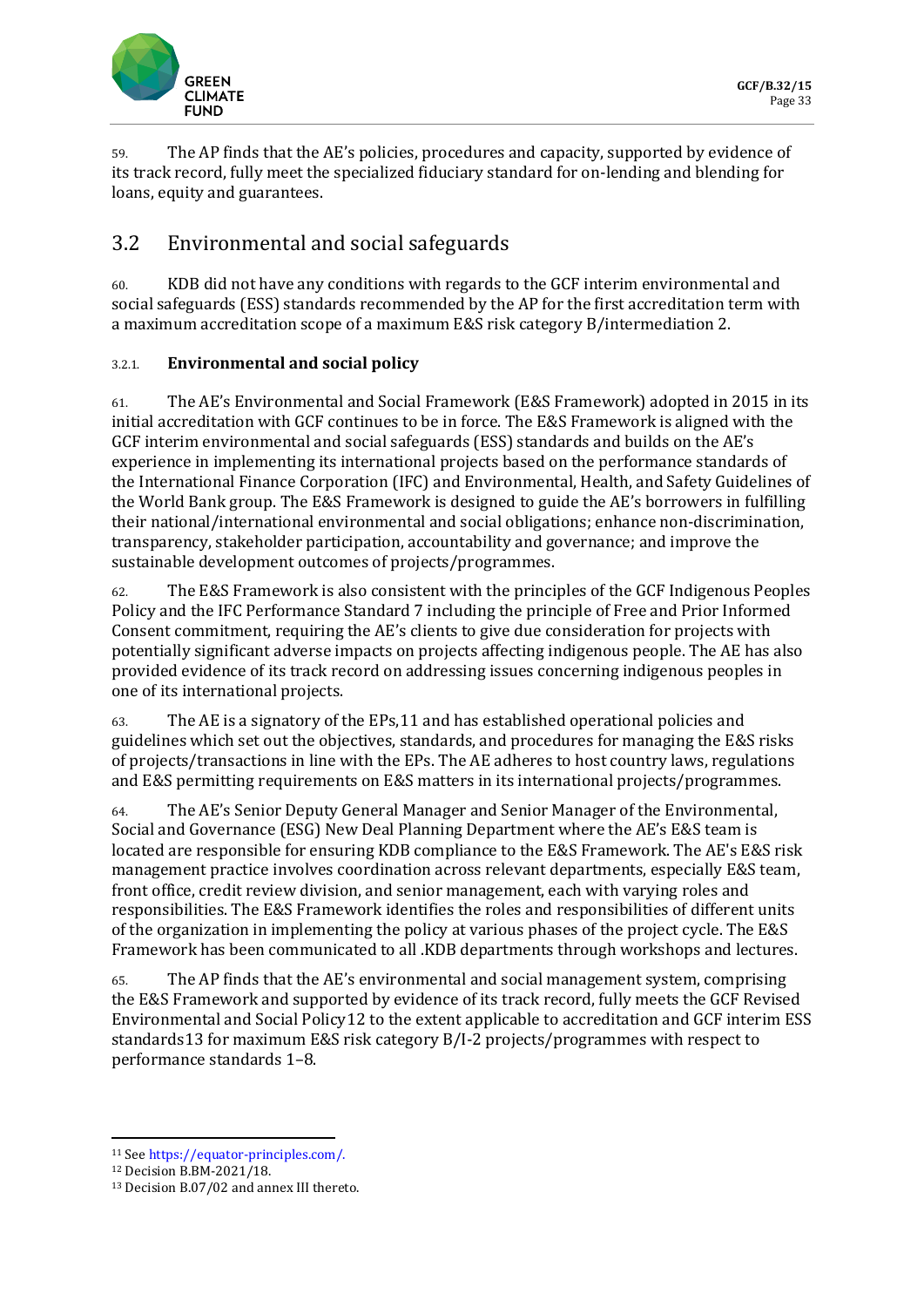

### 3.2.2. **Identification of environmental and social risks and impacts**

66. The E&S Framework describes the AE's institutional process to identify E&S risks and impacts including the categorization process. The E&S risk identification and categorization is conducted by the AE's E&S team, independent from project implementation departments, with technical support from specialists in technology evaluation. department All projects/programmes are classified into one of the following three categories A, B or C, (as for the three-tier E&S risk categories used in the GCF ESS) according to the relevance of their potential negative environmental and social impacts. The AE has also developed a screening checklist for determining E&S categories based on due consideration of (a) the type, location, sensitivity and scale of the project; (b) the nature and magnitude of the potential environmental and social risks and impacts; and (c) including direct, indirect, cumulative and induced impacts in the project's area of influence. The project/programme E&S category provides a basis for the required level of E&S assessment, which may range from a full-scale assessment to specialized sectoral studies. For example, E&S risk category A and B projects/programmes are required to develop and maintain an Environmental and Social Management System (ESMS) and demonstrate effective stakeholder engagement.

67. The AE submits annually a report to the EP Board on the results of the AE's E&S due diligence process and experience. The report includes information on transactions which have been subject to the E&S due diligence process, broken down by E&S risk category (A, B, C), sector (power, infrastructure, etc.), and region (Americas, Europe, Middle East and Africa, and Asia-Pacific). The AE provided a sample of the reports it has submitted to the EP Board for the past several years. The AE also provided evidence on implementation of its E&S risks and impacts procedure which includes a sample of E&S screening and categorization documents in line with performance standards 1-8 for projects/programmes in various parts of the world where the AE is the lead arranger.

68. The AP finds that the AE's system of identification of E&S risks and impacts, supported by evidence of its track record, fully meets the GCF Revised Environmental and Social Policy to the extent applicable to accreditation and GCF interim ESS standards for maximum E&S risk category B/I-2 projects/programmes with respect to performance standards 1–8.

### 3.2.3. **Environmental and social management programme**

69. The E&S Framework describes the AE's procedure for E&S mitigation and management. The AE's annual reports to the EP Board also include the description of the process of E&S due diligence throughout the AE's operation. The AE's E&S due diligence process starts with E&S risk categorization of projects/programmes based on the significance of their potential E&S risks and impacts. The higher risk projects/programmes financed by the AE are required to develop and maintain an ESMS, which should include components such as an environmental and social management plan (ESMP), environmental and social action plan (ESAP), resettlement action plan, and stakeholder engagement plan. The AE provided a sample of Common Terms Agreement made with lenders, which shows the AE's general practice of managing and monitoring compliance on E&S risks and impacts post credit approval.

70. For financing to or through financial intermediaries, the AE conducts due diligence to assess the potential environmental and social impacts and risks associated with the existing and likely future portfolio of the financial intermediary, and its commitment to and capacity in social and environmental management.

71. The AE's Executive Director leading the "Strategy and Green Finance Planning Division" ensures the effectiveness of the AE's ESMS at the institutional level. The AE's E&S appraisal reports of high-risk projects (category A) or large-scale projects are also reported to the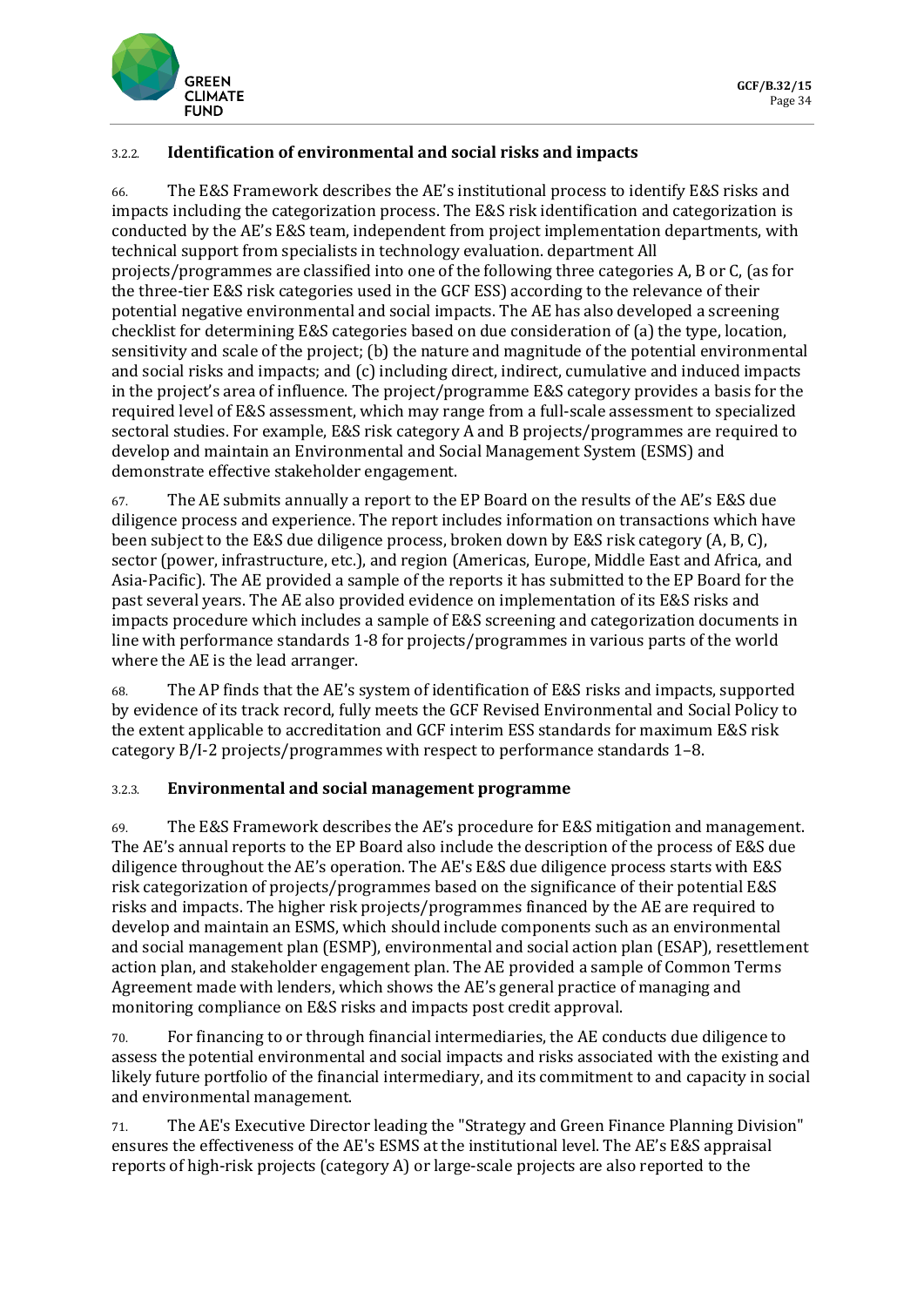

Executive Director prior to credit approval. Results of E&S due diligence (including project category, review of major risks and appropriateness of relevant management plan, incorporation of covenants linked to E&S compliance) are also periodically reported to the Executive Director.

72. As evidence on external audit of its ESMS the AE provided a copy of the report prepared by Sustainalytics,[14](#page-20-0) a certified body specializing in Sustainable Bond Frameworks, which reviewed the AE's ESMS and submitted an opinion that it is appropriate for Sustainable Bond Framework Certification.

73. The AE provided a sample of environmental and social impact reports for its international projects/programmes for its loans, guarantees and equity structures as evidence on its track record of managing E&S risk and impact mitigation measures and actions stemming from the E&S risk and impact identification process. The AE also provided a sample ESMP, ESAP, project appraisal reports, and a sample of Common Terms Agreement with E&S compliance conditions and terms. The AE also provided a sample of the AE's financial intermediary Term Sheet with E&S Covenant, which show its E&S compliance commitment of executing entities for financial intermediaries.

74. The AP finds that the AE's E&S management programme, supported by evidence of its track record, fully meets the GCF Revised Environmental and Social Policy to the extent applicable to accreditation and GCF interim ESS standards for maximum E&S risk category B/I-2 projects/programmes with respect to performance standards 1–8.

### 3.2.4. **Monitoring and review**

75. The AE's monitoring and evaluation (M&E) policy was adopted in 2015. The M&E policy introduces a two-tiered approach that involves independent evaluation to assess the development effectiveness and long-term results of the AE's operations, policies and procedures. The M&E policy is supported by a set of guidelines and a manual, which indicates the AE's commitment to align its M&E practices with that of more established international development institutions.

76. The E&S Framework also describes the AE's process on E&S monitoring and evaluation. Through its due diligence and monitoring efforts the AE ensures that the projects/programmes financed by it are implemented in accordance with the requirements of its M&E policy. For all E&S risk category A, and as appropriate category B, projects, the AE requires its executing entity to appoint an independent environmental and social consultant or to retain qualified and experienced external experts to verify the monitoring information it shares with the AE. Such duties and responsibilities are prescribed in a loan agreement at the project/programme level.

77. The AE provided evidence on its track record in E&S monitoring of international projects including a sample of quarterly E&S monitoring reports and independent evaluation reports on the implementation of E&S risk and impact mitigation measures based on its E&S Framework.

78. The AP finds that the AE's system of E&S related monitoring and review, supported by evidence of its track record, fully meets the GCF Revised Environmental and Social Policy to the extent applicable to accreditation and GCF interim ESS standards for maximum E&S risk category B/I-2 projects/programmes with respect to performance standards 1–8.

<span id="page-20-0"></span><sup>14</sup> Sustainalytics[: https://www.kdb.co.kr/wcmscontents/pdf/Second\\_Party\\_Opinion\\_by\\_Sustainalytics\\_2019.pdf.](https://www.kdb.co.kr/wcmscontents/pdf/Second_Party_Opinion_by_Sustainalytics_2019.pdf)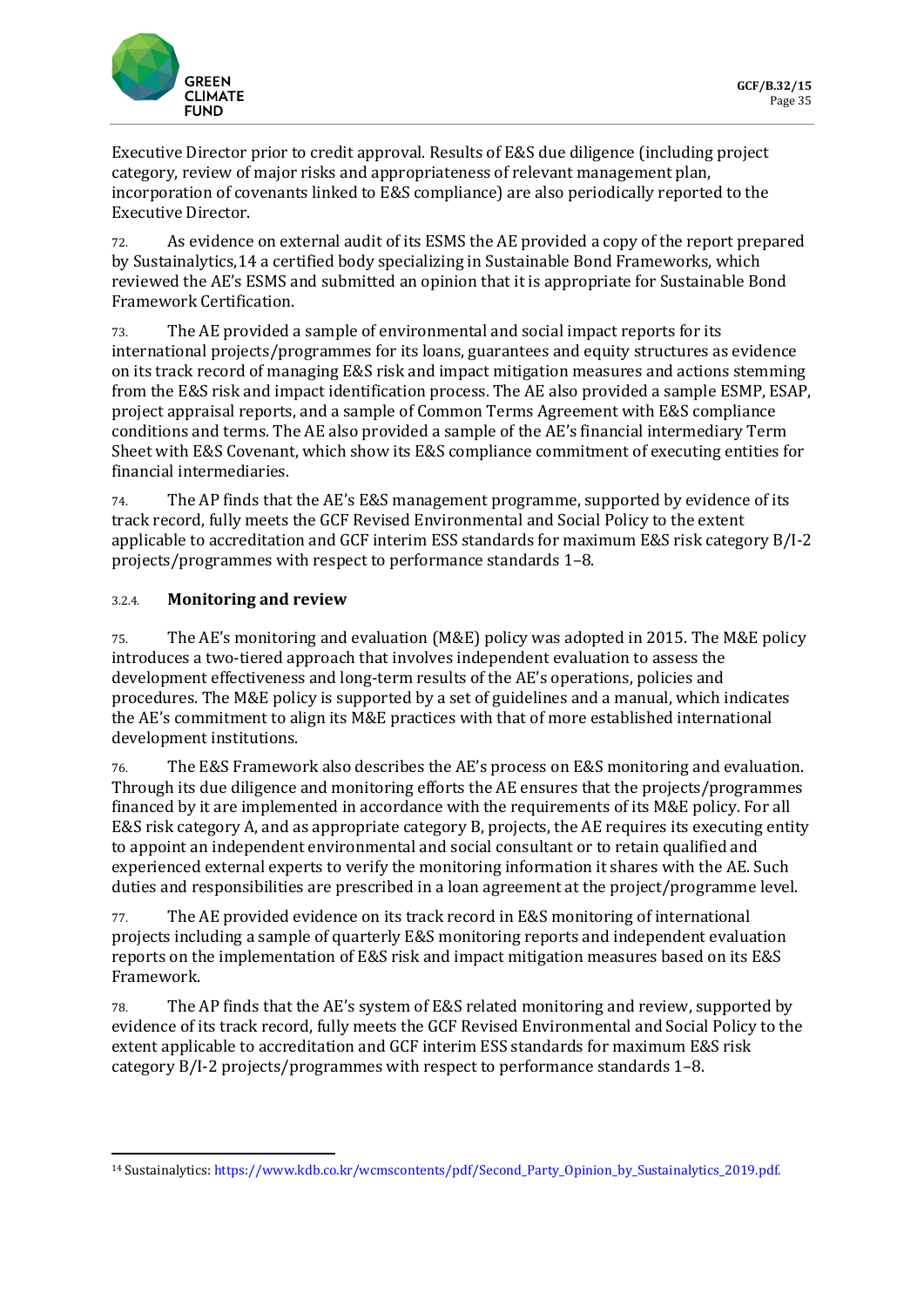

### 3.2.5. **External communications, consultations, information disclosure and grievance redress mechanism at the institutional level**

79. The AE's public communications channel consists of three components: (a) a complaints and financial consumer protection system; (b) an information disclosure system; and (c) project-specific E&S information. The AE's integrated external communications channel allows stakeholders to file all types of project-related complaints, including those related to E&S issues. Such complaints or queries made via the contact information provided under the Helpdesk category on KDB website [\(www.kdb.co.kr\)](http://www.kdb.co.kr/) are registered by AE's Consumer Protection Department and then channeled to the relevant department for follow-up and response. The AE tracks the complaints it receives and reports them in its annual reports to the management. For all E&S risk category A and, as appropriate, category B projects, the AE requires the client to establish a grievance mechanism as a part of the ESMS to receive and facilitate resolution of concerns and grievances about the project's environmental and social performance.

80. The AE has established and operates the Customer Protection Department as its independent grievance redress mechanism (IGRM) at the institutional level, equipped with policy, procedure and guidelines. As a state-owned bank of the Republic of Korea, the KDB independent grievance redress mechanism aims to maintain an enhanced level of financial consumer safeguard measures in compliance with the Financial Consumer Protection Act[15](#page-21-0) which has been enacted in order to enhance the rights of financial consumers and strengthen overall public confidence in the financial industry. An English summary of KDB's Independent Grievance Redress Mechanism (IGRM) for Financial Consumer Protection can be found at (www.kdb.co.kr) under category Helpdesk.

81. The AE adopted a new Public Communications Policy in 2015, which requires information disclosure of E&S documents of projects. The AE requires its borrowers to ensure that sufficient information about the potential risks and impacts of the project is made available in a timely manner, in an accessible place, and in a form and language understandable to project-affected people and other stakeholders, so they can provide meaningful input into project design and mitigation measures. Under the newly adopted guidance for GCF-funded projects, the AE will follow the disclosure guidelines for E&S information as required by the GCF information disclosure policy for E&S risk category B/I-2.

82. The AE has demonstrated its experience with project-level grievance mechanisms and the public disclosure and consultation in its internationally financed projects in line with its E&S standards.

83. The AP finds that the AE's system of external communications, consultations, information disclosure and grievance redress mechanism, supported by evidence of its track record, fully meets the GCF Revised Environmental and Social Policy to the extent applicable to accreditation, GCF interim ESS standards and GCF Information Disclosure Policy regarding E&S information disclosure requirements for maximum E&S risk category B/I-2 projects/programmes with respect to performance standards 1–8.

### 3.2.6. **Organizational capacity and competency**

84. To institutionalize the E&S Framework, the AE has developed a road map to strengthen its in-house E&S capacity. leading to set up an E&S policy team under its strategy and planning division with a dedicated E&S specialist. The E&S policy team is responsible for overseeing sustainability performance in the organization and building capacity regarding E&S and gender. The AE has established an independent team under the ESG-New Deal Planning Department

<span id="page-21-0"></span><sup>15</sup> The Financial Consumer Protection Act is available at:

[https://elaw.klri.re.kr/kor\\_service/lawView.do?hseq=54646&lang=ENG.](https://elaw.klri.re.kr/kor_service/lawView.do?hseq=54646&lang=ENG)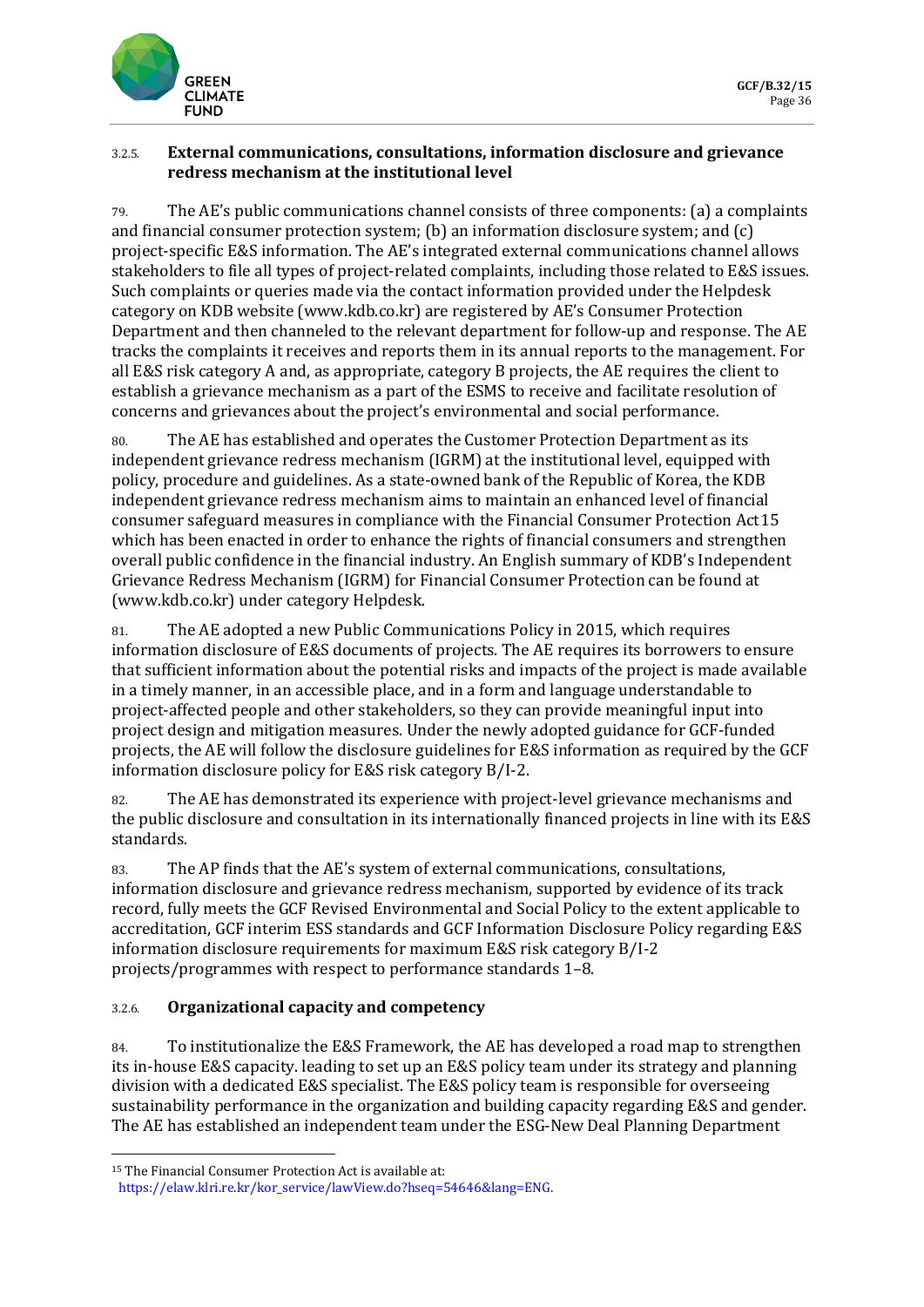

with institutional green reforms under the Korean Government's announcement on Green New Deal Policy and Paris-aligned Transition through Organizational Structure Change with E&S focus.

85. AE's E&S team, composed of five persons at present, is part of the ESG department in charge of green and climate finance planning and strategy. The E&S team manages E&S policy; offers guidance to teams in project financing and corporate financing, among others; reviews E&S documents submitted as a pre-requisite for credit approval with E&S risk categorization; carries out all relevant activities, including reporting and information disclosure as a signatory of the EPs; and enhances internal E&S capacity-building activities such as annual training provision and production of manuals with frequently asked questions. The E&S team will annually monitor E&S compliance of investment teams, report directly to senior management, produce an annual E&S report, and publish it on the KDB website enabling transparent assessment of projects under E&S review by KDB with risk categorization. The ESG department also includes a gender specialist for compliance with the GCF gender policy. E&S risk management is implemented with joint collaboration of the Front Office, E&S Team, and Credit Review Division. and Senior Management.

86. The applicant has conducted workshops to improve awareness among executives and senior managers of the new E&S standards and has required its E&S staff to participate in safeguards training courses provided by international organizations. The AE has continued its efforts to enhance the capacities of its employees working on transactions, primarily by means of: (a) staff training sessions by the AE's E&S specialists on the standards and procedures for E&S risk management as stipulated in its internal manual; (b) expert seminars on emerging good practices of the financial industry in managing E&S risks supported by relevant case studies; and (c) e-learning modules developed by the Equator Principles Association covering key aspects of EP implementation.

87. The AP finds that the AE's organizational capacity and competency to implement the environmental and social management system, supported by evidence of its track record, fully meets the GCF Revised Environmental and Social Policy to the extent applicable to accreditation and GCF interim ESS standards for maximum E&S risk category B/I-2 projects/programmes with respect to performance standards 1–8.

# 3.3 Gender

88. KDB has fulfilled and closed conditions with regard to gender recommended by the AP and approved by the Board in its decision to accredit the AE for the first accreditation term.[16](#page-22-0)

89. As a state-owned bank the AE strictly complies with the Korean Government's Framework Act on Gender Equality[17](#page-22-1) which aims to promote gender equality in all areas of politics, economy, and society. The national framework act provides the foundation for the AE's system of promoting gender equality and women's empowerment at an institutional level. Under this umbrella act of the Korean Government, the AE has fully mainstreamed the principles of gender equality and women's empowerment through internal policies, procedures, guidelines, and strategies reflected in the pillar internal policies related to recruitment and hiring (employment), promotion and salary, welfare schemes including maternity protection and child-care, and human rights of female employees.

90. The AE has also established its own institutional-level Gender Equality Policy and Action Plan approved by its senior management, with recognition of the importance in global finance of gender and climate change issues. The AE assesses compliance with the Gender Equality Policy

<span id="page-22-0"></span><sup>16</sup> Refer to document GCF/B.18/09.

<span id="page-22-1"></span><sup>17</sup> Se[e https://elaw.klri.re.kr/eng\\_mobile/viewer.do?hseq=35143&type=part&key=38.](https://elaw.klri.re.kr/eng_mobile/viewer.do?hseq=35143&type=part&key=38)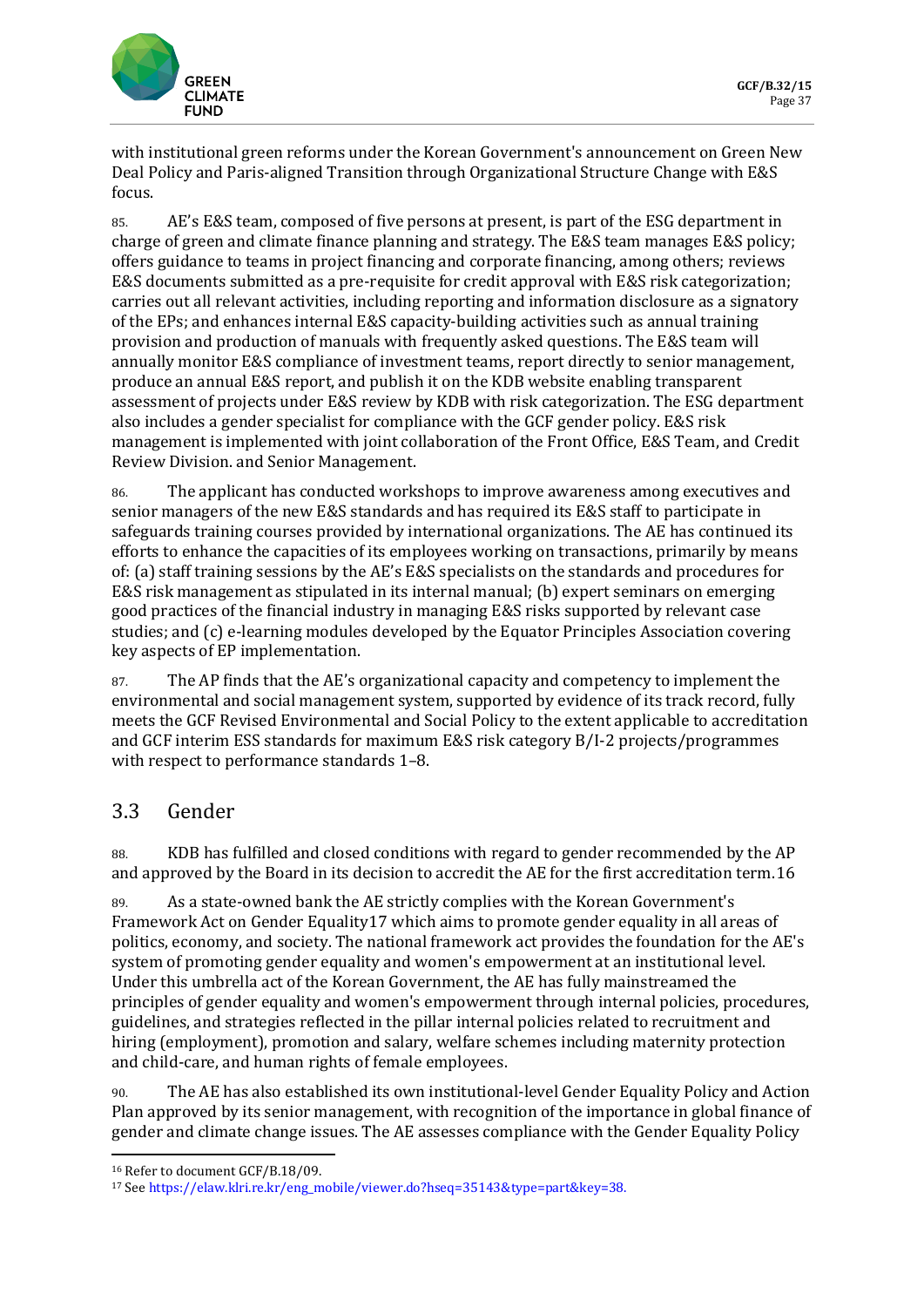

in the activity cycles of its projects/programmes from identification to completion and evaluation. The policy strictly prevents gender-caused discrimination in all activities throughout project/programme implementation, and is aligned with international standards, including the principles of the GCF updated Gender Policy. The policy also describes the process for addressing sexual harassment and violation of women's rights. The AE's Grievance Counselling Office for sexual harassment initially counsels and investigates sexual harassment complaints while mediation is conducted by the Grievance Committee to seek a solution depending upon the severity of the complaint. The policy specifies the criteria for gender mainstreaming that the AE's borrowers must comply with to implement projects/programmes.

91. The AE has also formulated the Guidance for GCF-Funded Projects that clearly stipulates the duties and responsibilities of effective gender mainstreaming across projects/programmes with which the AE's employees and borrowers must comply.

92. The AE has also produced the Gender Manual and Toolkit for the Promotion of Gender Equality to support its employees to carry out a more structured approach for promoting gender equality and women's empowerment in designing, implementing, monitoring and evaluating climate change mitigation and adaptation transactions. The manual offers practical operational guidance on how to mainstream gender throughout the business cycle from preparation, implementation and closure to ex-post management and includes a gender glossary. The AE's project cycle comprises four phases: (a) preparation; (b) implementation; (c) closure; and (d) monitoring and maintenance. The AE has institutionalized ten specific genderresponsive procedures in the project cycle, in line with the GCF updated Gender Policy: (a) gender trend analysis; (b) preliminary gender sensitivity and capacity evaluation (based on the OECD Gender Marker);[18](#page-23-0) (c) solution design; (d) gender action plan; (e) implementation; (f) interim monitoring and evaluation; (g) grievance redress; (h) data collection; (i) final evaluation; and (j) ex-post progress check.

93. The AE's borrowers, in line with the Gender Equality Policy and Action Plan, are responsible for gender-responsive project identification, implementation and monitoring, completion and evaluation of projects /programmes, as well as technical support and capacitybuilding related to gender at the projects/programmes level.

94. The AE provided its organizational structure with a gender focus in which its gender and E&S specialists are situated in the ESG department for cooperative synergy and facilitate daily business routines. The ESG department closely collaborates with other departments including: Personnel Department to ensure employment without gender discrimination and manage sexual harassment issues; Compliance Department for legislative monitoring; General Affairs Department for procurement priority on women-owned SMEs; and Project Finance Division to promote gender-mainstreaming in overseas renewable transactions. The AE provided the curriculum vitae of its internal gender experts and of an external gender consultant.

95. As evidence of its track record on effective implementation of its Gender Equality Policy, the AE provided several gender and E&S assessment reports that integrate a gender perspective to demonstrate the mainstreaming of gender considerations throughout climate change transactions. The AE has conducted several gender-related capacity-building programmes and activities that have been carried out institution wide.

96. The AP finds that the AE's gender policy, procedures, capacities and competencies, supported by evidence of its track record, fully meet the updated GCF Gender Policy to the extent applicable to accreditation.

<span id="page-23-0"></span><sup>18</sup> https://www.oecd.org/dac/gender-development/dac-gender-equality-marker.htm.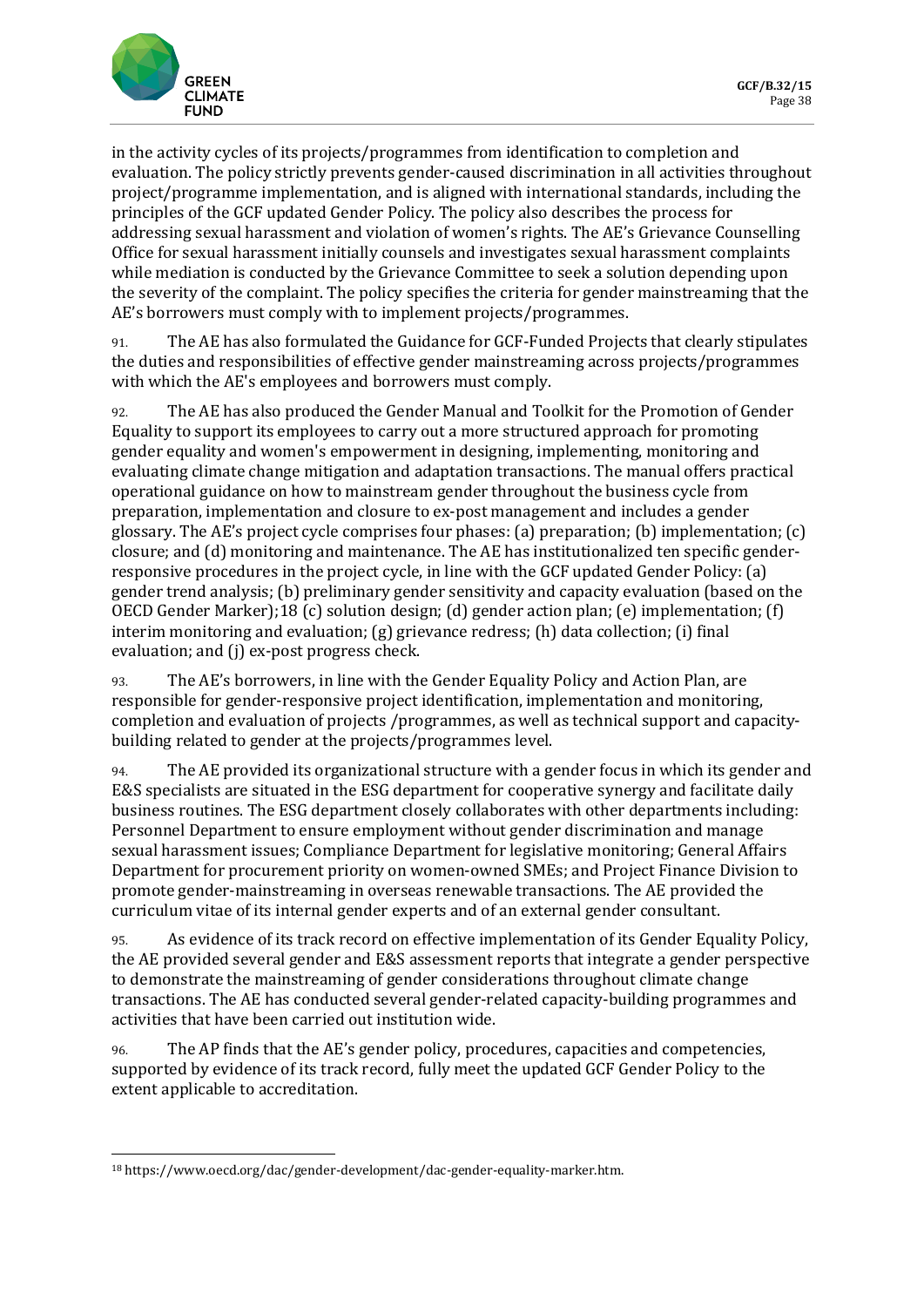

# **IV. Conclusions and recommendation**

## 4.1 Conclusions

97. Following its assessment, the Secretariat concludes the following in relation to the application with respect to the potential to continue in the role of an AE and to support the mandate and objectives of GCF: the AE can continue to contribute to GCF in implementing its updated Strategic Plan for 2020–2023 with respect to:

- (a) Alignment of the AE's GCF portfolio with the climate-related national priorities of the countries where the AE operates;
- (b) Contribution to the adaptation and mitigation balance in the GCF portfolio since the AE has the ability to include adaptation components in its activities;
- (c) Supporting diversity in GCF results areas such as energy generation and access; buildings, cities, industries and appliances; forests and land use; ecosystem and ecosystem services; and livelihoods of people and communities;
- (d) Enhancing private sector participation as the AE can leverage private sector funding to finance dedicated climate finance vehicles and to invest in industrial energy efficiency by promoting innovative technology solutions and empowering local ecosystems for climate technopreneurship through R&DB platforms;
- (e) Diversification of the use of financial instruments, particularly as a Direct Access Entity being able to use equity, guarantees and loans; and
- (f) Mobilizing climate finance at scale since the AE is seeking to undertake medium and large-size project/programme activities.

98. Following its assessment, the AP concludes the following in relation to the application with respect to the AE's ability to meet the GCF accreditation standards and GCF policies relevant for re-accreditation:

- (a) The AE meets the requirements of the GCF basic fiduciary standards, and to the extent applicable to accreditation, the GCF Policy on the Protection of Whistle-blowers and Witnesses, the GCF Policy on Prohibited Practices, the GCF AML/CFT Policy and the specialized fiduciary standard for project management and specialized fiduciary standard for on-lending and blending for loans, equity and guarantees;
- (b) The AE meets the GCF Revised Environmental and Social Policy to the extent applicable to accreditation, GCF interim ESS standards and the GCF Information Disclosure Policy on disclosure of E&S information in relation to the medium E&S risk (Category B/I2); and
- (c) The AE has demonstrated that it has a policy, procedures and competencies in order to implement its gender policy, which is found to be consistent with the GCF Updated Gender Policy to the extent applicable to accreditation, and has demonstrated that it has experience in gender consideration in the context of climate change.

## 4.2 Recommendation on re-accreditation

99. The AP recommends, for consideration by the Board, KDB for re-accreditation for its second term as follows:

(a) **Accreditation type:**